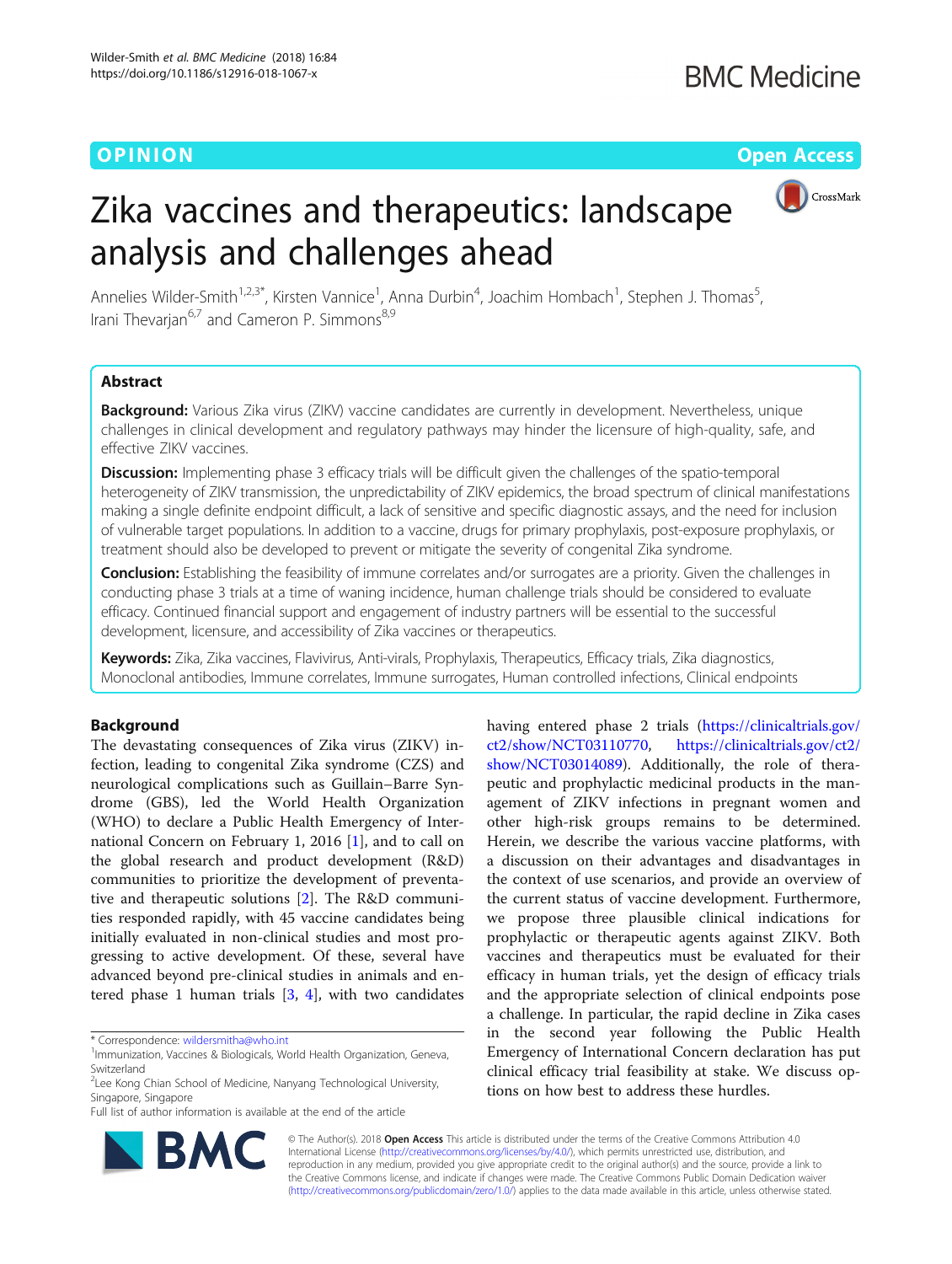### ZIKV vaccines

WHO has outlined two use scenarios for a ZIKV vaccine [[5](#page-12-0)], namely in emergency outbreak response and for endemic transmission. Emergency outbreak response involves a targeted mass vaccination during an ongoing epidemic or an imminent outbreak of ZIKV to prevent ZIKV-associated disease in women of child-bearing age in order to mitigate CZS. Endemic transmission use involves a broad or universal vaccination campaign of the general population in the inter-epidemic period, extending from early childhood to adults, followed by routine immunization, in order to establish population immunity to prevent transmission, and ultimately to prevent ZIKV-related adverse birth outcomes and neurological complications.

Based on current knowledge on the transmission of ZIKV and experiences with past disease outbreaks, WHO has prioritized the development of vaccines suitable for use in an emergency or outbreak scenario. Therefore, and in line with the WHO Zika Strategic Response plan, WHO developed a Target Product Profile for a ZIKV vaccine for emergency use where immunization of women of reproductive age is considered to be of highest priority [\[5\]](#page-12-0). Although WHO declared an end to its global health emergency over the spread of ZIKV on November 18, 2016, the long-term need for a ZIKV vaccine continues [\[6\]](#page-12-0). Under the Blueprint Plan of Action [\[7\]](#page-12-0).

WHO led a series of initiatives to maintain continuous dialogue between developers, regulators, and public health experts to identify how best to achieve rapid, robust, safe, and evidence-based licensing of ZIKV vaccines. In June 2016, WHO hosted an expert consultation on regulatory considerations for ZIKV vaccine development, outlining vaccine platform focal points for developers and regulators, as well as the mechanisms of approval [[8](#page-12-0)]. In June 2017, additional information was provided regarding clinical trial endpoints and trial site selection. WHO has also hosted periodic meetings to review the progress of ZIKV vaccine development and foster opportunities for data sharing [\[9](#page-12-0), [10](#page-12-0)].

## Factors that render the development of a ZIKV vaccine feasible

Although ZIKV strains are categorized into two genetic lineages, African and Asian/American, ZIKV has been classified as a single serotype with limited strain variability [[11](#page-12-0)]. Recent studies on macaques showed that immune responses primed by infection with East African ZIKV completely protected macaques from detectable viremia when subsequently re-challenged with heterologous Asian ZIKV [\[12\]](#page-12-0); thus, a ZIKV vaccine based on a single ZIKV strain may be sufficient. Successful vaccines have been developed for other single serotype flaviviruses such as yellow fever, Japanese encephalitis (JEV), and tick-borne encephalitis (TBEV), with well-defined correlates of protection, thus rendering the development of a monovalent vaccine against ZIKV with a favorable probability of technical and regulatory success [\[8](#page-12-0)]. Early findings from animal studies suggest a protective threshold of ZIKV vaccine-induced neutralizing activity that prevents viremia after acute infection, as determined after challenge with an infective dose [[13,](#page-12-0) [14\]](#page-13-0). Three different vaccine platforms have been tested in non-human primate models, with all showing 100% protection against viremia following a ZIKV challenge [\[15](#page-13-0), [16](#page-13-0)]. Additionally, various vaccine platforms have been tested for their ability to protect against ZIKV transmission to the fetus [[17](#page-13-0)], with the findings showing markedly diminished levels of viral ZIKV RNA in maternal, placental, and fetal tissues, which resulted in protection against placental damage and fetal demise [\[17\]](#page-13-0). These studies are therefore a proof-of-concept that protection against CZS is possible.

#### Potential hurdles to ZIKV vaccine development

Several important hurdles may impede ZIKV vaccine development. Firstly, given the early stages of development of animal models for ZIKV infection, disease, maternal– fetal transmission, and fetal infection, their relevance to the human experience requires additional validation. Current evidence suggests that even asymptomatic infections with presumably low levels of viremia in the mother could result in CZS [[18\]](#page-13-0). It is unknown whether sterilizing immunity and robust T cell response are required to avert transplacental transmission of ZIKV during pregnancy [\[19\]](#page-13-0). Answering these questions will be critical for the development of a vaccine that protects against CZS. If sterilizing immunity is indeed required, this would set a high bar for a ZIKV vaccine since, similar to other flavivirus vaccines (e.g., JEV, dengue viruses (DENV), and TBEV), sterilizing immunity has not yet been achieved. Optimally, the efficacy afforded by a ZIKV vaccine would be durable, as protection throughout the reproductive years is desired.

Secondly, concerns have been raised about the hypothetical risk of vaccine-associated GBS given the association of natural ZIKV infection with a higher risk of GBS [\[20](#page-13-0), [21](#page-13-0)]. If the mechanism of ZIKV-associated GBS is direct neuroinvasion, there could be implications for the design of neurovirulence testing of live attenuated ZIKV vaccines [\[8](#page-12-0)]. Conversely, if GBS is immune mediated, there could be implications for all ZIKV vaccines.

The sequence and antigenic similarity between ZIKV and DENV [[22\]](#page-13-0), and potentially also other flaviviruses, has led some to speculate whether pre-existing immunity to one or more flaviviruses could impact clinical outcomes following a subsequent ZIKV infection, as many of these flaviviruses co-circulate [\[23](#page-13-0), [24\]](#page-13-0). Whilst in vitro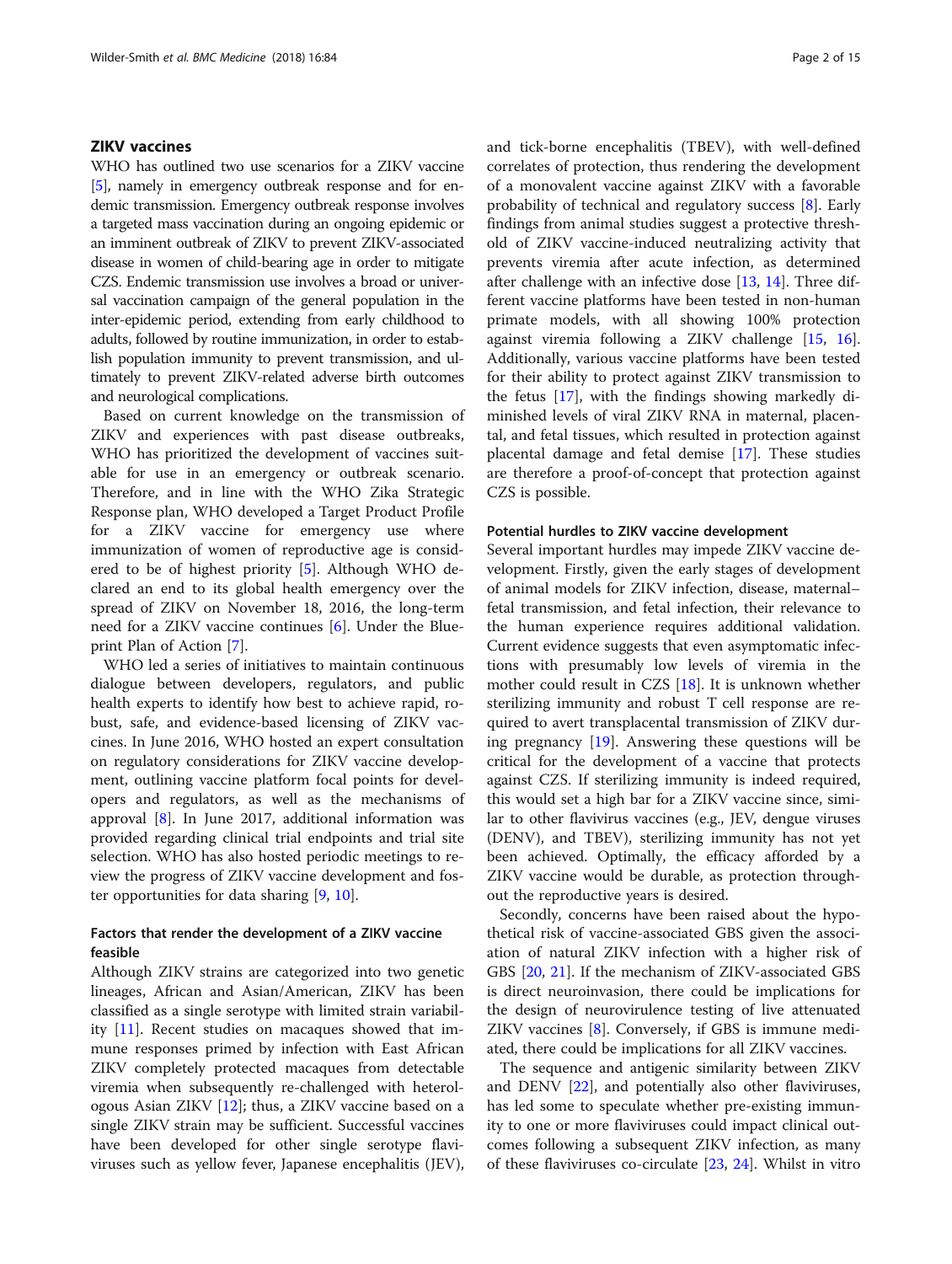studies have generated evidence in support of immune enhancement [[23\]](#page-13-0) between DENV and ZIKV, an increasing body of evidence from in vivo non-human primate studies [[25,](#page-13-0) [26](#page-13-0)] and observational studies in humans [[27\]](#page-13-0) have shown a lack of association between more severe ZIKV disease and prior DENV infections, which is reassuring for vaccine development. Nevertheless, careful monitoring will be needed, and clinical trial study designs should ideally include evaluation of safety and immunogenicity, as well as of the potential for clinical benefit in both flavivirus-primed and naive populations.

#### Current ZIKV vaccine platforms

Both traditional (purified inactivated, live attenuated, recombinant sub-unit) and more novel (DNA, selfreplicating RNA, messenger RNA (mRNA), viralvectored) ZIKV vaccine platforms are in development. In July 2016, WHO developed a catalog of preclinical and clinical ZIKV vaccines by searching the WHO International Clinical Trial Registry Platform [[28\]](#page-13-0) and the National Institutes of Health (NIH) clinical trial registry ([ClinicalTrials.gov\)](http://clinicaltrials.gov), by literature review, and by contacting research groups in academia and industry. Table [1](#page-3-0) highlights the ZIKV vaccine candidates in clinical development as of October 2017, and Table [2](#page-4-0) outlines ZIKV vaccine candidates in the preclinical phase as of January 2017. Additionally, WHO maintains an updated list of ZIKV vaccine clinical trials through the WHO clinical trials tracker [\[29\]](#page-13-0). Below, we discuss the potential advantages and disadvantages of the various platforms, and highlight selected vaccines that have entered clinical trials.

## Nucleic acid vaccines

Nucleic acid vaccines have advanced the furthest in clinical development. Both DNA plasmid-based vaccines and mRNA vaccines have utility due to their ease of production since encoding genes can easily be replaced [\[30](#page-13-0)], and thus have potential for scalability during an outbreak. They exhibit characteristics of subunit vaccines and live attenuated vectors, with conceptual safety advantages [[22](#page-13-0)]. However, to date, neither a DNA nor an mRNA vaccine candidate has been evaluated in a phase 3 trial nor licensed for use in the prevention of another flavivirus infection, unlike live, vectored, and inactivated vaccine platforms. A limitation of DNA plasmid vaccines is the delivery technology needed for optimal protein production. For example, electroporation, i.e., the use of a pulsed electric field to introduce the DNA sequence into cells [\[30](#page-13-0)], would make large scale deployment in lowresource settings more difficult. A potential concern with DNA vaccines is that there might be a small possibility of chromosomal integration by nonhomologous recombination, which may lead to cell

transformation by insertional mutagenesis [[31\]](#page-13-0). Conversely, mRNA molecule-based vaccines act in the cytoplasm and thus do not pose a risk of chromosomal integration.

#### DNA ZIKV vaccines

Inovio Pharmaceuticals and GeneOne Life Science, Inc. (KSE: 011000) have developed a synthetic, consensus DNA vaccine (GLS-5700) encoding the ZIKV premembrane (prM) and envelope (E) proteins, administered with the CELLECTRA<sup>°</sup>-3P device, Inovio's proprietary intradermal DNA delivery device. The delivery technology is based on electroporation. The interim analysis of the phase 1, open-label clinical trial at 14 weeks (i.e., after the third dose of vaccine given in a 0–4 and 14 weeks schedule) evaluated the safety and immunogenicity of GLS-5700 in two groups of 20 participants each (NCT02809443) [\[32](#page-13-0)]. No serious adverse events were reported. After the third vaccine dose, binding antibodies (as measured on enzyme-linked immunosorbent assay) were detected in all participants. Neutralizing antibodies developed in 62% of the vaccine recipients on the Vero-cell assay. On a neuronal-cell assay, there was 90% inhibition of ZIKV infection in the serum samples of 70% of vaccine recipients and 50% inhibition in 95% of vaccine recipients. Further, the intraperitoneal injection of post-vaccination serum protected 103 of 112 (92%) IFNAR knockout mice that were challenged with a lethal dose of ZIKV-PR209 strain.

The US NIH Vaccine Research Center is advancing a ZIKV DNA vaccine candidate based on the technology it developed for a highly immunogenic West Nile virus DNA vaccine [[33\]](#page-13-0), whereby the full coding sequences of the prM and E genes of ZIKV are inserted into their DNA construct. In this manner, virus-like subviral particles are released after expression of prM and E [[13](#page-12-0)]. The National Institute of Allergy and Infectious Diseases (NIAID) is using a needleless pressure-based delivery system developed by the company PharmaJet, with results from immunogenicity and protective efficacy studies in mice and in rhesus monkeys indicating high levels of protection [[13\]](#page-12-0). The phase 1 clinical trial of this DNA vaccine started in September 2016 and a phase 2a clinical trial in Texas and Puerto Rico was initiated in April 2017 [[34\]](#page-13-0). A phase 2b trial is scheduled to begin before the end of 2017 in multiple sites with the potential for ZIKV transmission [[35\]](#page-13-0).

## mRNA vaccines

Modified ZIKV prM-E mRNA molecules were encapsulated in lipid nanoparticles in vaccine formulations [[36](#page-13-0), [37](#page-13-0)], showing complete protection in animal studies against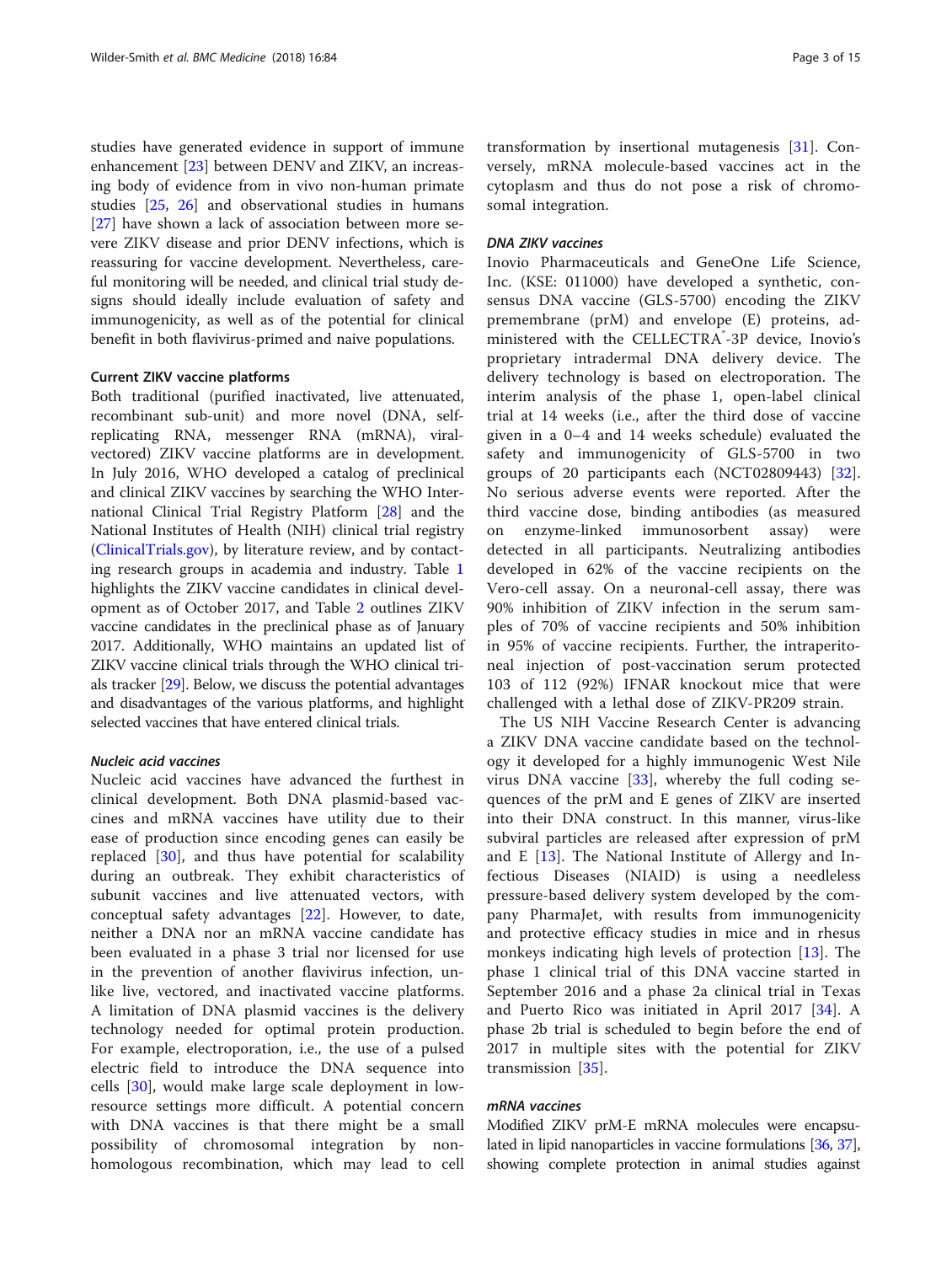<span id="page-3-0"></span>

|                                         | <b>Lable I</b> I who subseques the Virginian Indian Indian Indian Indian Indian Indian Indian Indian Indian Indian Indian Indian Indian Indian Indian Indian Indian Indian Indian Indian Indian Indian Indian Indian Indian Indian                                                                         |                                  |                  |                      |                         |                         |                                                            |              |         |                     |              |               |                                             |
|-----------------------------------------|------------------------------------------------------------------------------------------------------------------------------------------------------------------------------------------------------------------------------------------------------------------------------------------------------------|----------------------------------|------------------|----------------------|-------------------------|-------------------------|------------------------------------------------------------|--------------|---------|---------------------|--------------|---------------|---------------------------------------------|
| Platform                                | Candidate<br>vaccine                                                                                                                                                                                                                                                                                       | Immunogen                        | Adjuvant<br>type | Replicating<br>virus | Registry ID             |                         | Trial status Sponsor name                                  | Sponsor type | Phase   | Study start<br>date | Age          | Sample size   | Location                                    |
| MQ                                      | $GLS-5700$                                                                                                                                                                                                                                                                                                 | prM/E                            | None             | $\frac{1}{2}$        | NCT02809443             | Open, not<br>recruiting | Pharmaceuticals<br>GeneOne Life<br>Inc./Inovio<br>Science, | Industry     | Phase 1 | 1/7/16              | <b>Adult</b> | $\Theta$      | of America, Canada<br>United States         |
|                                         |                                                                                                                                                                                                                                                                                                            |                                  |                  |                      | NCT02887482             | recruiting<br>Open,     | Pharmaceuticals<br>GeneOne Life<br>Inc./Inovio<br>Science, | Industry     | Phase 1 | 1/8/16              | Adult        | 160           | Puerto Rico                                 |
| Peptide                                 | AGS-v                                                                                                                                                                                                                                                                                                      | Mosquito<br>proteins<br>salivary |                  | $\frac{1}{2}$        | NCT03055000             | recruiting<br>Open,     | $\frac{1}{2}$                                              | Government   | Phase 1 | 9/2/17              | Adult        | $\otimes$     | United States<br>of America                 |
| Recombinant MV-Zika<br>viral vector     |                                                                                                                                                                                                                                                                                                            | prM/E                            | None             | Yes                  | NCT02996890             | recruiting<br>Open,     | Bioscience<br>Themis                                       | Industry     | Phase 1 | 4/4/17              | Adult        | $\frac{8}{3}$ | Austria                                     |
| mRNA                                    | mRNA-1325                                                                                                                                                                                                                                                                                                  | prM/E                            | None             | $\frac{1}{2}$        | NCT03014089             | recruiting<br>Open,     | Therapeutics<br>Moderna                                    | Industry     | Phase 2 | 1/12/16             | Adult        | R             | United States<br>of America                 |
| $\frac{1}{2}$                           | /RC-ZKADNA085-<br>$00 - VP$ or                                                                                                                                                                                                                                                                             | prM/E                            | None             | $\frac{1}{2}$        | NCT02840487             | Open, not<br>recruiting | NIAID                                                      | Government   | Phase 1 | 11/7/16             | Adult        | 120           | United States<br>of America                 |
|                                         | /RC-ZKADNA090-00-VP                                                                                                                                                                                                                                                                                        |                                  |                  |                      | NCT02996461             | recruiting<br>Open,     | NIAID                                                      | Government   | Phase 1 | 8/12/16             | Adult        | S             | United States<br>of America                 |
|                                         |                                                                                                                                                                                                                                                                                                            |                                  |                  |                      | NCT03110770             | recruiting<br>Open,     | NIAID                                                      | Government   | Phase 2 | 29/3/17             | Child, Adult | 2500          | United States<br>Puerto Rico<br>of America, |
| whole target<br>Inactivated             | ZIKV PIV                                                                                                                                                                                                                                                                                                   | Full genome Aluminum             |                  | $\frac{1}{2}$        | NCT02963909             | recruiting<br>Open,     | NIAID                                                      | Government   | Phase 1 | 1/11/16             | Adult        | 75            | United States<br>of America                 |
| organism                                |                                                                                                                                                                                                                                                                                                            |                                  |                  |                      | NCT02952833             | recruiting<br>Open,     | NIAID                                                      | Government   | Phase 1 | 14/10/16            | Adult        | $\infty$      | United States<br>of America                 |
|                                         |                                                                                                                                                                                                                                                                                                            |                                  |                  |                      | NCT02937233             | recruiting<br>Open,     | BIDMC                                                      | Academic     | Phase 1 | 1/10/16             | Adult        | \$            | United States<br>of America                 |
|                                         |                                                                                                                                                                                                                                                                                                            |                                  |                  |                      | NCT03008122             | recruiting<br>Open,     | NIAID                                                      | Government   | Phase 1 | 24/2/17             | <b>Adult</b> | $\otimes$     | Puerto Rico                                 |
| whole target<br>Inactivated<br>organism | <b>BBV121</b>                                                                                                                                                                                                                                                                                              | Full genome Aluminum             |                  | $\frac{1}{2}$        | CTRI/2017/05/<br>008539 | recruiting<br>Open,     | <b>Bharat Biotech</b><br>International<br>Ltd., India      | Industry     | Phase 1 | 1/6/17              | <b>Adult</b> | $\frac{8}{3}$ | India                                       |
|                                         | BIDMC Beth Israel Deaconess Medical Center, WAID National Institute of Allergy and Infectious Diseases, WH National Institutes of Health, PIV purified, inactivated whole virus vaccines, ZIKV Zika virus<br>"Reference: http://www.who.int/immunization/research/vaccine_pipeline_tracker_spreadsheet/en/ |                                  |                  |                      |                         |                         |                                                            |              |         |                     |              |               |                                             |

nineline: in human trials (last undated Sentember 2017 [29]) Table 1 WHO Zika virus vaccine pipeline: in human trials (last updated September 2017 [\[29](#page-13-0)])  $\frac{1}{2}$ Table 1 WHO 71/2 vinte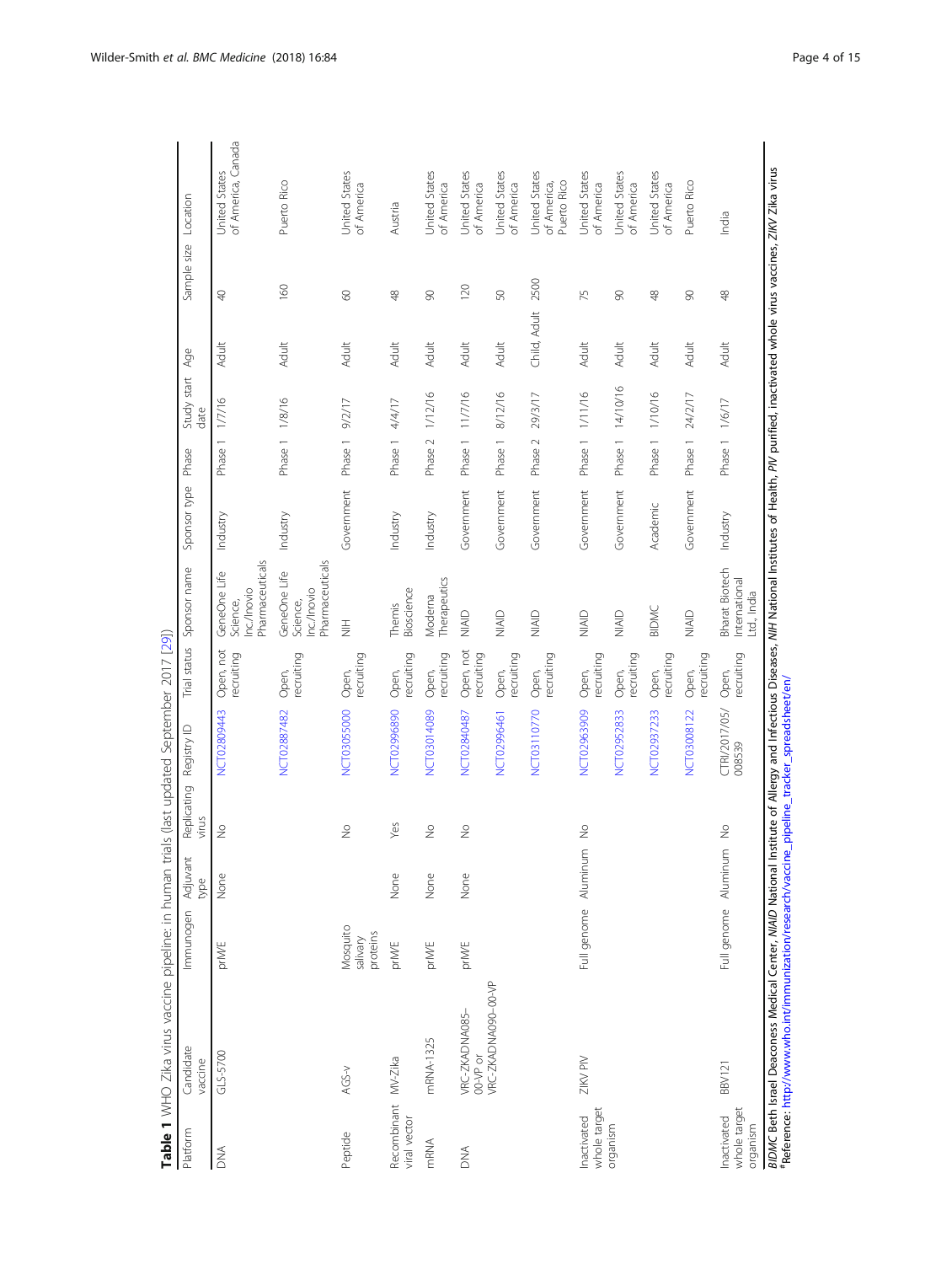<span id="page-4-0"></span>

|  |  |  |  | Table 2 WHO - Pipeline Zika virus (ZIKV) vaccines (in preclinical development) (last updated January 2017) January 2017) |  |
|--|--|--|--|--------------------------------------------------------------------------------------------------------------------------|--|
|  |  |  |  |                                                                                                                          |  |

| Platform                                   | Candidate<br>vaccine name      | Developer/Collaborators                                                                      | Replicating virus Antigen<br>(Yes/No) |                     | Adjuvant                                   |
|--------------------------------------------|--------------------------------|----------------------------------------------------------------------------------------------|---------------------------------------|---------------------|--------------------------------------------|
| Inactivated whole<br>target organism       | BK1603                         | <b>BIKEN</b>                                                                                 | No                                    | ZIKV full genome    | To be determined                           |
| Inactivated whole<br>target organism       |                                | Bio-Manguinhos in house<br>development and Sanofi<br>Pasteur/WRAIR<br>(discontinued in 2017) | No                                    | ZIKV full genome    | Alum                                       |
| Recombinant<br>subunit (non-VLP)           |                                | Bio-Manguinhos<br>partnership                                                                | No                                    | ZIKV E protein      | Alum                                       |
| Recombinant<br>viral vector                |                                | Bio-Manguinhos/Aggeu<br>Magalhaes (FIOCRUZ)                                                  | Yes                                   | PrM/E and PrM/E/NS1 | None                                       |
| Live, attenuated<br>recombinant virus      |                                | Brazilian Ministry of Health<br>agreement with University<br>of Texas                        | Yes                                   | rZIKV               | None                                       |
|                                            |                                |                                                                                              |                                       | rZIKV NS1           |                                            |
| Inactivated whole<br>target organism       | Butantan ZIKV                  | Butantan                                                                                     | No                                    | ZIKV full genome    | Alum                                       |
| Live, attenuated<br>target organism        | Butantan<br>attenuated ZIKV    | Butantan                                                                                     |                                       | ZIKV full genome    | None                                       |
| Inactivated virus +<br>aluminum adjuvant   | ZIKV                           | <b>Emergent BioSolutions</b>                                                                 | No                                    | ZIKV full genome    | Aluminum                                   |
| Recombinant<br>viral vector                | GEO-ZM05                       | GeoVax/University of<br>Georgia/CDC Atlanta, US                                              | No                                    | ZIKV PrM/E + NS1    | None                                       |
| SAM                                        | WТ                             | <b>GSK-NIH</b>                                                                               | Yes                                   | ZIKV prM/E          |                                            |
| SAM                                        | CO                             | GSK-NIH                                                                                      | Yes                                   | ZIKV prM/E          |                                            |
| SAM                                        | <b>VRC_5283</b>                | <b>GSK-NIH</b>                                                                               | Yes                                   | ZIKV prM/E          |                                            |
| SAM                                        | <b>VRC_5288</b>                | <b>GSK-NIH</b>                                                                               | Yes                                   | ZIKV prM/E          |                                            |
| Recombinant<br>subunit (non-VLP)           | ZIK-80E                        | Hawaii Biotech, Inc.                                                                         | No                                    |                     |                                            |
| Recombinant<br>subunit VLP<br>(non-fusion) | ZIKVLP                         | Institut Pasteur<br>Shanghai, China                                                          | No                                    |                     |                                            |
| Recombinant<br>viral vector                | NI.LV-ZIK                      | Institut Pasteur, Paris,<br>France                                                           | No                                    | ZIKV prM/E          | None                                       |
| Recombinant<br>viral vector                | ChAdOx1-Zk                     | Jenner Institute                                                                             |                                       | ZIKV prM/E          | None                                       |
| Inactivated whole<br>target organism       | <b>KAKETSUKEN ZIKV</b>         | Kaketsuken                                                                                   | No                                    | ZIKV full genome    | TBD                                        |
| Inactivated whole<br>target organism       |                                | NewLink Genetics                                                                             | No                                    | ZIKV prM/E + NS1    | <b>TBD</b>                                 |
| Recombinant<br>subunit VLP (fusion)        |                                | NewLink Genetics                                                                             | No                                    | ZIKV prM-E          | <b>TBD</b>                                 |
| Live, attenuated<br>target organism        | rZIKV/D2D30                    | <b>NIAID</b>                                                                                 | Yes                                   | ZIKV prM/E          | None                                       |
| Live, attenuated<br>target organism        | rZIKV/D4D30                    | <b>NIAID</b>                                                                                 | Yes                                   | ZIKV prM/E          | None                                       |
| Live, attenuated<br>target organism        | rZIKVD30                       | <b>NIAID</b>                                                                                 | Yes                                   | ZIKV full genome    | None                                       |
| Recombinant<br>viral vector                |                                | <b>NIAID</b>                                                                                 | Yes                                   |                     | None                                       |
| Sf9 cells/Baculo                           | ZIKV envelope<br>dimers (EnvD) | Novavax, Inc.                                                                                | No                                    | ZIKV E protein      | Matrix M adjuvant or<br>aluminum hydroxide |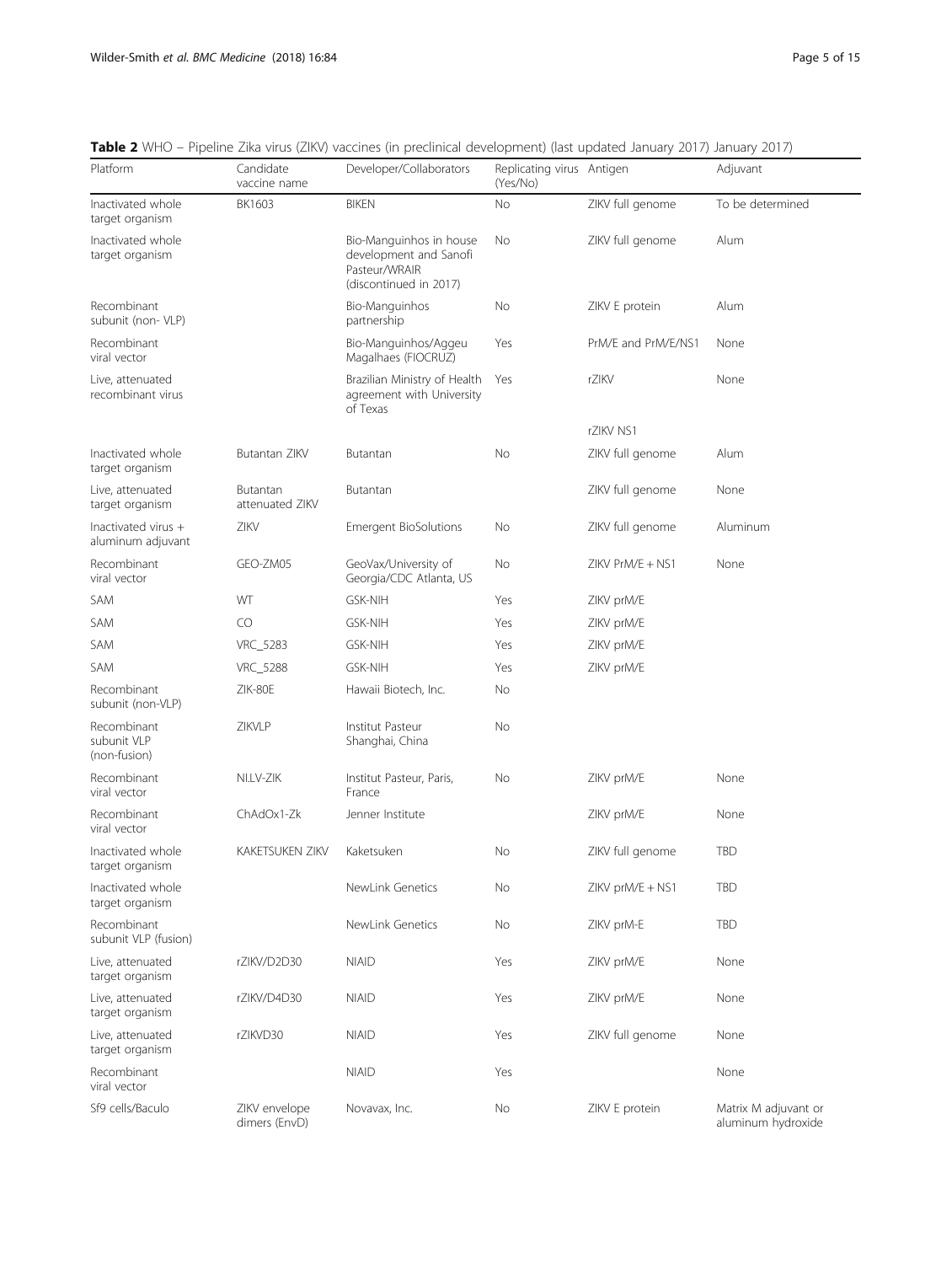| Platform                               | Candidate<br>vaccine name            | Developer/Collaborators                              | Replicating virus Antigen<br>(Yes/No) |                                                   | Adjuvant           |
|----------------------------------------|--------------------------------------|------------------------------------------------------|---------------------------------------|---------------------------------------------------|--------------------|
| nanoDNA/ZIKA-LAMP<br>chimera construct | LAMP-ZIKA<br>nanoDNA                 | Pharos Biologicals                                   | <b>No</b>                             | ZIKV prM/E                                        |                    |
| Recombinant<br>subunit (non-VLP)       | ZIKA recombinant                     | Protein Sciences/Sinergium No<br>Biotech/Lab Liomont |                                       | ZIKV E protein                                    | Aluminum based     |
| Peptide                                | Replikins Zika<br>Vaccine and Bocker | Replikins Ltd.                                       | <b>No</b>                             | Synthetic Peptides                                | None               |
| Recombinant<br>viral vector            | Chimerivax-Zika                      | Sanofi Pasteur                                       |                                       | ZIKV prM/E + NS1                                  | None               |
| Recombinant<br>viral vector            | SCV-CHIKV+ZIKV<br>$+YF$              | Sementis Ltd.                                        | <b>No</b>                             | ZIKV, yellow fever, and<br>CHIKV surface antigens | None               |
| Recombinant<br>viral vector            | SCV-CHIKV+ZIKV                       | Sementis Ltd.                                        | No                                    | ZIKV and CHIKV surface None<br>antigens           |                    |
| Recombinant<br>viral vector            | SCV-ZIKV                             | Sementis Ltd.                                        | <b>No</b>                             | ZIKV surface antigens                             | None               |
| Inactivated whole<br>target organism   |                                      | Takeda                                               | No                                    | ZIKV full genome                                  | Alum               |
| Subunit                                |                                      | Tours University                                     | <b>No</b>                             |                                                   |                    |
| VLP HBV-Zika                           |                                      |                                                      |                                       |                                                   |                    |
| Prime-boost                            |                                      | U1187 INSERM                                         |                                       |                                                   |                    |
| Live attenuated<br>+ ZIKV exosome      |                                      | (CYROI, La Reunion)                                  |                                       |                                                   |                    |
| Inactivated whole<br>target organism   |                                      | Valneva                                              | <b>No</b>                             | ZIKV full genome                                  | Aluminum hydroxide |
| Recombinant viral vector               | VXA-Zikavax                          | Vaxart                                               |                                       | ZIKV prM/E                                        |                    |
| VLP                                    | <b>VBI-2501A</b>                     | <b>VBI Vaccines</b>                                  | <b>No</b>                             | $ZIKV E + NS1$                                    |                    |
| <b>DNA</b>                             |                                      | WRAIR/BIDMC/Harvard                                  | <b>No</b>                             | ZIKV prM/E                                        |                    |
| Recombinant viral vector               |                                      | WRAIR/BIDMC/Harvard                                  |                                       | ZIKV prM/E                                        |                    |

Table 2 WHO – Pipeline Zika virus (ZIKV) vaccines (in preclinical development) (last updated January 2017) January 2017) (Continued)

BIDMC Beth Israel Deaconess Medical Center, BIKEN Research Foundation for Microbial Diseases of Osaka University, CDC Centers for Disease Control and Prevention, CHIKV Chikungunya virus, GSK GlaxoSmithKline, LAMP loop-mediated isothermal amplification, NIH National Institutes of Health, NIAID National Institute of Allergy and Infectious Diseases, SAM self-amplifying mRNA, SCV Sementis Copenhagen vector, VLP virus-like particles, WRAIR Walter Reed Army Institute of Research, YF Yellow fever, ZIKV Zika virus

challenge after a single intradermal immunization [\[38\]](#page-13-0) or after prime and boost intramuscular immunization [\[39](#page-13-0)]. The nucleoside-modified mRNA ZIKV vaccine (mRNA-1325), which is being developed by Moderna, a Cambridgebased Biotech Company [\[36\]](#page-13-0), entered a phase 1 clinical trial in December 2016 (NCT03014089). The mRNA candidate developed by NIAID and GlaxoSmithKline could enter clinical trials in late 2017.

## Purified, inactivated whole virus vaccines (PIV)

The inactivation process eliminates virus replication while maintaining the antigenicity of the structural proteins, and thus PIV are thought to be safe during pregnancy. PIV vaccines have been successfully licensed for both JEV and TBEV. ZIKV PIV vaccines would most likely be less costly than nucleic acid vaccines. However, it is plausible that PIVs could require multiple doses in the primary schedule, adjuvants to enhance immunogenicity,

and boosters to sustain protective immunity. ZIKV PIV derived from the Puerto Rico strain PRV ABC59 or from the MR 766 strain, produced in Vero cells, and inactivated with formalin, were tested in either Balb/c mice, rhesus monkeys, AG 129 mice, or New Zealand white rabbits and showed good induction of ZIKV-specific neutralizing antibodies [[15](#page-13-0), [16,](#page-13-0) [40](#page-13-0)]. Further, a ZIKV PIV candidate with an alum adjuvant is being evaluated in several phase 1 trials (NCT03008122, NCT02952833, NCT02963909, NCT02937233). The results of three phase 1 placebo-controlled, double-blind trials in healthy adults of ZIKV PIV with aluminum hydroxide adjuvant were recently published [[41\]](#page-13-0), showing only mild to moderate adverse events. By day 57, 92% of vaccine recipients had seroconverted (microneutralization titer  $\geq$  1:10), with peak geometric mean titres seen at day 43 and exceeding protective thresholds seen in animal studies. NIAID's Vaccine Research Center will test a ZIKV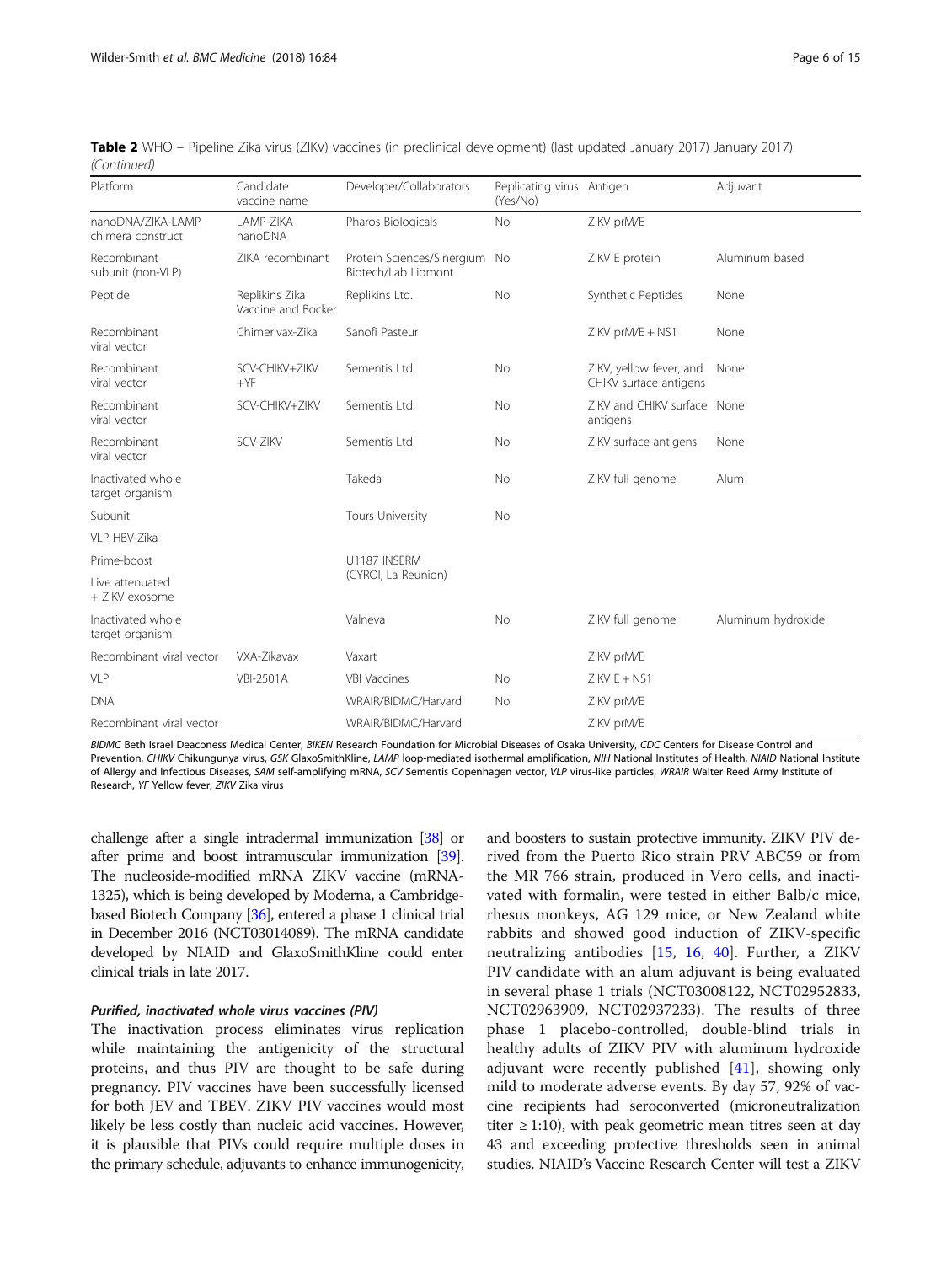PIV as a boost to its DNA Zika vaccine candidate. Bharat and Takeda are also developing a PIV against ZIKV.

#### Viral-vectored vaccine candidates

Viral-vectored vaccines share the same ease of production and stability with DNA plasmid vaccines and may therefore be easily scalable in epidemic situations. Viral-vectored vaccines induce both innate and adaptive immune responses in mammalian hosts [[42](#page-13-0)]. Adenoviral vectors have been used to deliver ZIKV prM-E [\[40](#page-13-0)], and were shown to have higher neutralizing antibody titers and T-cell immunity than PIV, DNA, and protein subunit vaccines [[15\]](#page-13-0). Nevertheless, limitations for adenovirus vaccines include their ability to induce toxic inflammatory responses and the potential for pre-existing immunity to naturally occurring human adenoviruses resulting in accelerated clearance and dampened immunogenicity [[42](#page-13-0)]. Reactogenicity has been circumvented by the deletion of genes required for replication, which also allows for larger inserts [\[42](#page-13-0)]. Non-human primate adenoviruses as vaccine vectors can bypass pre-existing immunity to human adenoviruses. Adenovirus-vectored and chimpanzee adenovirus-vectored vaccines for ZIKV are still in pre-clinical development.

The core technology of the measles vector platform developed at the Institut Pasteur in Paris and now licensed to Themis Bioscience was successfully tested in a phase 1 trial for chikungunya virus [[43](#page-13-0)]. The live recombinant measles virus-based chikungunya vaccine had good immunogenicity, even in the presence of anti-vector immunity, was safe, and had a generally acceptable tolerability profile, making this the first promising measles virus-based candidate vaccine for use in humans. With regards to ZIKV, the measles vaccine-ZIKV chimeric virus recently entered a phase 1 clinical trial (NCT02996890).

#### Subunit protein/virus-like particles (VLPs)

Subunit protein vaccines are attractive as a platform due to their potential for safe use in all populations, including pregnant women, depending on adjuvants. Subunit protein vaccines are produced by transfecting a plasmid encoding a gene sequence of interest into bacteria, yeast, or insect cells and utilizing the machinery within those cells to produce the protein from the gene sequence. Similar to the PIV approach, a disadvantage to subunit protein vaccines is that they are generally less immunogenic than live vaccines and therefore require multiple doses and adjuvants to achieve protective immunity. The advantage of VLPs is that the antigens are presented in their native conformation without the need for a

replicating virus. Subunit protein and VLP ZIKV vaccines have not yet entered clinical evaluation.

## Live attenuated vaccines including recombinant heterologous flavivirus-vectored vaccines

Live attenuated vaccines are usually a favored vaccine technology because of their ability to induce durable and effective adaptive immunity at relatively low production costs. Live vaccines mimic natural viral infections and thus induce a strong antibody and cellmediated immunity. However, live attenuated vaccines induce transient low-grade viremia. As CZS is thought to occur even in asymptomatically infected pregnant women with low grade viremia [\[27](#page-13-0)], replicating live vaccines need to be carefully evaluated for their safety prior to their administration to women of reproductive age, some of whom may be inadvertently pregnant. However, similar to the approach to congenital rubella syndrome [[44,](#page-13-0) [45](#page-13-0)], live attenuated Zika vaccines may play a significant role in endemic transmission use, for example, by their incorporation to childhood vaccination programs in countries with ZIKV transmission. As ZIKV is a neurotropic virus, neurovirulence and reproductive toxicology testing are critical early steps in the development of live attenuated vaccines prior to human studies. Demonstration of mosquito non-competence is also required.

Live attenuated replication-competent vaccines are available for recombinant (or chimeric) flaviviruses. The principle of chimerization is to insert target antigens (for example, prM and E) into a back-bone vector. Sanofi-Pasteur developed a recombinant ZIKV vaccine based on the yellow fever virus 17D backbone, which has been used to develop and license live attenuated recombinant DENV and JEV vaccines [[46](#page-13-0)]. NIH/NIAID is also using recombinant DNA technology to design recombinant ZIKV/DENV viruses, a strategy employed in the creation of the DENV-2 component of TV003, rDEN2/4Δ30 [[47](#page-13-0)]. For the ZIKV candidate vaccine, the prM and E coding sequences of ZIKV are being evaluated, replacing those of DENV-2 or DENV-4. Combining the NIH tetravalent DENV vaccine with the recombinant ZIKV/DENV component may provide a combination DENV-ZIKV vaccine, which could be useful for populations living in regions endemic for both.

#### WHO's target product profile for a ZIKV vaccine

Non-replicating platforms with no documented safety concerns for use during pregnancy would be the preferred vaccine platform for a ZIKV vaccine for emergency use where women of reproductive age are the primary target, ideally with a single dose primary series [[6\]](#page-12-0). Vaccines based on replication-competent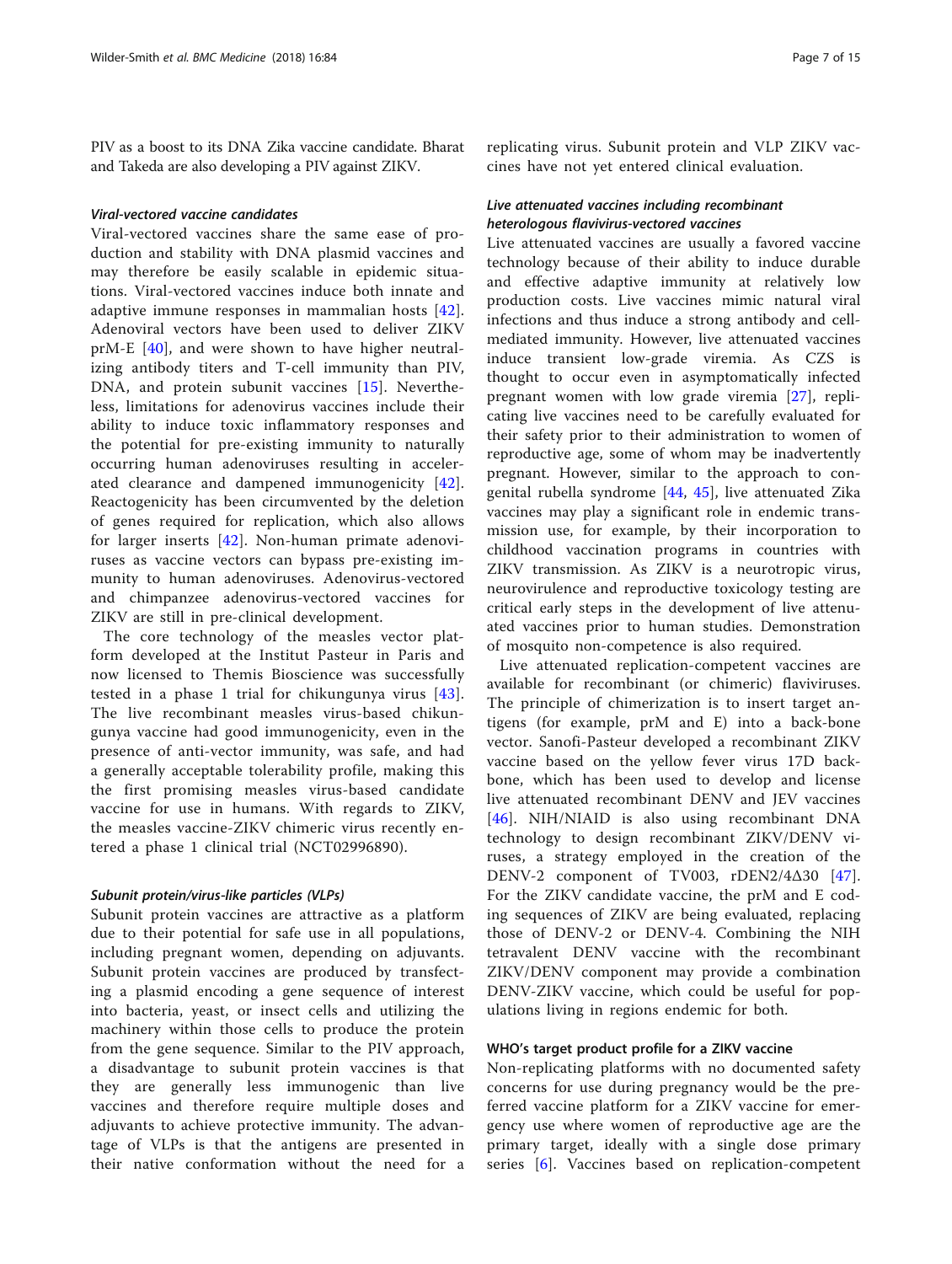platforms are likely to have profiles more suitable for routine/endemic transmission use. As there is a theoretical risk that live, attenuated, or replicationcompetent viral vaccines given to pregnant women may be capable of crossing the placenta and infecting the fetus [[48\]](#page-13-0), live vaccines are generally not recommended for use during pregnancy. However, live attenuated vaccines have been given to women of child-bearing age (MMR, yellow fever, polio) in situations of increased risk of exposure, and inadvertent vaccination of pregnant women does occur in mass vaccination campaigns. To date, there is no evidence of increased adverse pregnancy outcomes due to immunization with a live attenuated vaccine [[49](#page-13-0)]. However, the safety assessment and regulatory requirements for live attenuated/replicating-competent ZIKV vaccines are likely to require additional data compared to non-replicating vaccine platforms. Nonreplicating vaccine platforms that either do not use any adjuvant or use a well-characterized adjuvant in currently licensed vaccines, such as aluminum salts (e.g., alum), would be preferable. However, the use of other adjuvants may be justifiable if accompanied with superior performance and delivery aspects (e.g., reduced number of doses).

## Zika therapeutics

Therapeutics against ZIKV need to be developed in parallel to vaccines and may have a specific role in reducing the burden of Zika infection and disease in the populations most at risk of serious outcomes. Drugs could rationally be used for prophylaxis or post-exposure prophylaxis to prevent or mitigate the severity of CZS, and may have particular value when low endemicity does not justify widespread immunization. Aborting ongoing ZIKV shedding in seminal fluids may be another indication. Antivirals are the cornerstone of management of chronic human viral infections like HIV, hepatitis B, and hepatitis C. There are also precedents for therapies to manage viral infection in pregnant women and their fetus such as post-exposure prophylaxis with immune immunoglobulins in susceptible women to protect the mother and fetus from infection with varicella. Any new drugs for ZIKV would be used as an adjunct to the standard of care for non-pregnant and pregnant persons, and may be indicated before vaccines become widely available or in addition to vaccine programs.

Three plausible clinical indications for application of a medicinal prophylactic/therapeutic against ZIKV are (1) to offer prophylaxis or early post-exposure prophylaxis, (2) to accelerate viral clearance, and (3) to reduce disease severity (Box 1).

## Human immune globulin and anti-ZIKV monoclonal antibodies (mAb) for prophylaxis or treatment

Human immune globulins are used clinically against some viral infections in pregnant women. For measles, the primary purpose is to attenuate disease in the pregnant woman and prevent perinatal transmission to the newborn. For varicella, the purpose is to prevent or attenuate disease in the pregnant woman and prevent congenital infection [\[50](#page-13-0)]. However, the incubation time of varicella is 2–3 weeks, far longer than for ZIKV (3– 10 days), and therefore the critical time to treat is shorter for ZIKV. Plausibly, human immune globulin (or hyperimmune globulin) from ZIKV-immune donors, or human mAbs, could be used for prophylaxis or therapy. mAbs are promising because they can be precisely defined and their production controlled and scaled up. Blood from a ZIKV-immune donor and a human B-cell immortalization technique was used to identify human mAbs that bound ZIKV antigens (NS1 and E proteins) [[51\]](#page-13-0). An EDIII-specific antibody, ZKA190, protected mice from lethal ZIKV infection, illustrating the potential for antibody-based therapy. Another mAb, ZIKV-117, was identified as broadly neutralizing of ZIKV infection in vitro [\[52\]](#page-13-0). Epitope mapping studies have revealed that ZIKV-117 recognized a unique quaternary epitope on the E protein dimer-dimer interface. Treatment of Zika-infected pregnant and non-pregnant mice with ZIKV-117 markedly reduced tissue pathology, placental and fetal infection, and mortality. A bispecific mAb has also been developed that could address concerns about the emergence of anti-viral resistance to monospecific mAbs [[53\]](#page-13-0). Collectively, these data demonstrate the feasibility of developing mAbs as therapeutic and/or prophylactic candidates.

#### Small molecule antivirals for prophylaxis or treatment

Multiple studies have demonstrated the anti-ZIKV activity of several Food and Drug Administration (FDA)-approved drugs or drug candidates being clinically tested for other indications [[54](#page-13-0)–[59](#page-14-0)]. For example, the anti-HCV prodrug Sofosbuvir has anti-Zika virus activity in vitro [\[54](#page-13-0)]; however, repurposing this compound is problematic because its hydrolysis is highly specific to the liver. Niclosamide, a category B anthelmintic drug, inhibited ZIKV replication at low micromolar concentrations [[58\]](#page-13-0). However, the poor systemic bioavailability of niclosamide is a hurdle to further clinical development against Zika. More than 20 out of 774 FDA-approved drugs decreased ZIKV infection in an in vitro screening assay [\[54\]](#page-13-0). Selected compounds were further validated for inhibition of ZIKV infection in human cervical, placental, and neural stem cell lines, as well as in primary human amnion cells. Established anti-flaviviral drugs (e.g., bortezomib and mycophenolic acid) and others with no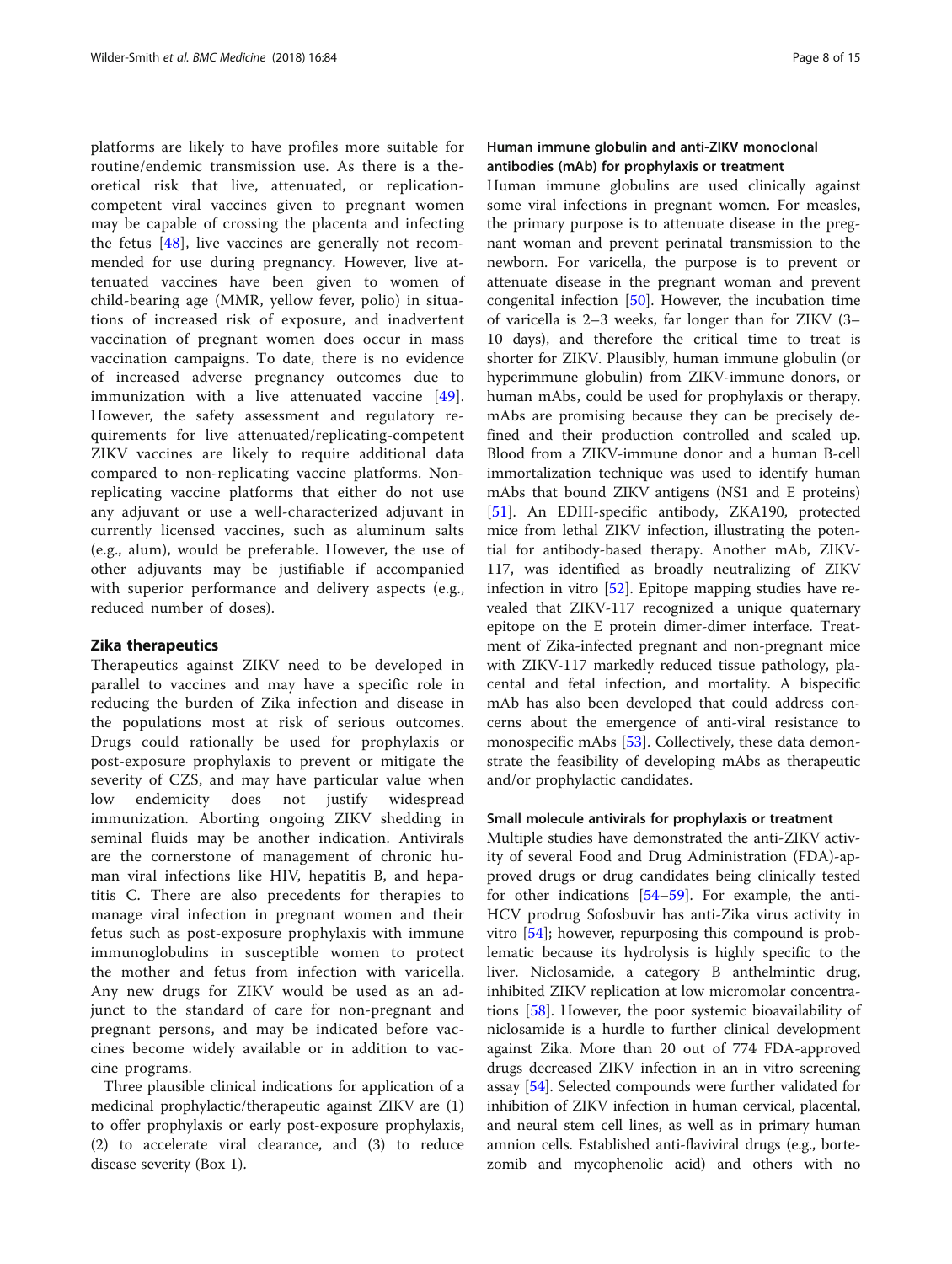#### Box 1: Clinical indications for application of a prophylactic/therapeutic against Zika

#### INDICATION 1. PROPHYLAXIS OR EARLY POST-EXPOSURE PROPHYLAXIS.

#### (1) To prevent maternal infection and fetal disease:

The objective is to prevent, or diminish, Zika virus (ZIKV) infection and disease in pregnant women, or women trying to become pregnant, and thus eliminate or substantially reduce the probability of intrauterine infection or transmission in the perinatal or postnatal period.

- Examples of this approach for Zika. Prophylaxis for a pregnant woman living in a setting where there is epidemic Zika transmission, or a pregnant traveler spending time in a Zika-affected location. Post-exposure prophylaxis might be considered where there is strong suspicion that a pregnant woman has been exposed to Zika because of epidemiological circumstances (e.g., lives in an endemic area and resides in a household where recent Zika cases have been diagnosed)
- Challenges. The risk/benefit of using prophylactic agents (small molecule drugs or immune globulin) must be balanced against the probability of the mother and fetus being infected and of that infection harming the fetus
- Examples of this approach for other infectious diseases. Varicella virus (chickenpox) infection during pregnancy may result in congenital varicella, which is usually benign and self-limiting, but can occasionally produce a characteristically severe pattern of abnormalities known as 'congenital varicella syndrome'. Zoster immunoglobulin (a preparation of human Ig containing anti-varicella antibodies) is indicated for all pregnant women who have significant exposure to Varicella Zoster virus infection (defined as 'living in the same household as a person with active chickenpox or herpes zoster or face-to-face contact with a person with chickenpox or uncovered zoster for at least 5 minutes'), who have no history of chickenpox and who are seronegative.

#### (2) To prevent Guillain–Barre Syndrome or other ZIKV infection-related neurological complications.

Prophylaxis throughout the duration of exposure (e.g., travel to a Zika endemic area).

Early post-exposure prophylaxis after known exposure to a Zika case (e.g., sexual exposure, nosocomial exposure such as needle stick injury, living in same household of a current Zika case).

#### INDICATION 2. THERAPY TO ACCELERATE RESOLUTION OF INFECTION

- Examples of this approach for Zika. A pregnant woman, who lives in a setting where ZIKV is known to circulate, presents to a clinic with clinical signs and symptoms that could represent ZIKV infection. Out of an abundance of caution, empiric treatment commences before the results of laboratory tests are known (if such tests are available). The purpose of treatment is to accelerate clearance of virus infection from the maternal tissues and mitigate the likelihood of intrauterine or peri- or postnatal virus infection. A second example of treatment is for neonates who have acquired ZIKV from intrauterine exposure or perinatally.
- Challenges. As for prophylaxis, the use of a therapeutic agent must be balanced by the safety and cost profile of the drug and the likelihood that treatment will deliver clinical benefits to the fetus, i.e., prevent or modify intrauterine infection. For many Zika cases, viremia is already in rapid decline, or even undetectable by the time the patient presents to healthcare providers. An additional delay is created if treatment is guided by laboratory diagnostics rather than an empiric approach.
- Examples of this approach for other infectious diseases. There are no examples for acute viral infections, but in the setting of chronic infections such as HIV, it is well accepted that vertical transmission is RNA copy number-dependent, with higher rates occurring with increasing viral loads present in the mother. Treatment of pregnant women has been demonstrated to drastically reduce the incidence of vertical transmission in women undergoing treatment with a combination of antiretroviral compounds [\[82\]](#page-14-0).

#### INDICATION 3. DISEASE MODIFICATION FOR EXISTING CONGENITAL INFECTION.

The objective is the treatment of existing intrauterine fetal infection by eradication of virus and thus reduce the severity of congenital Zika syndrome.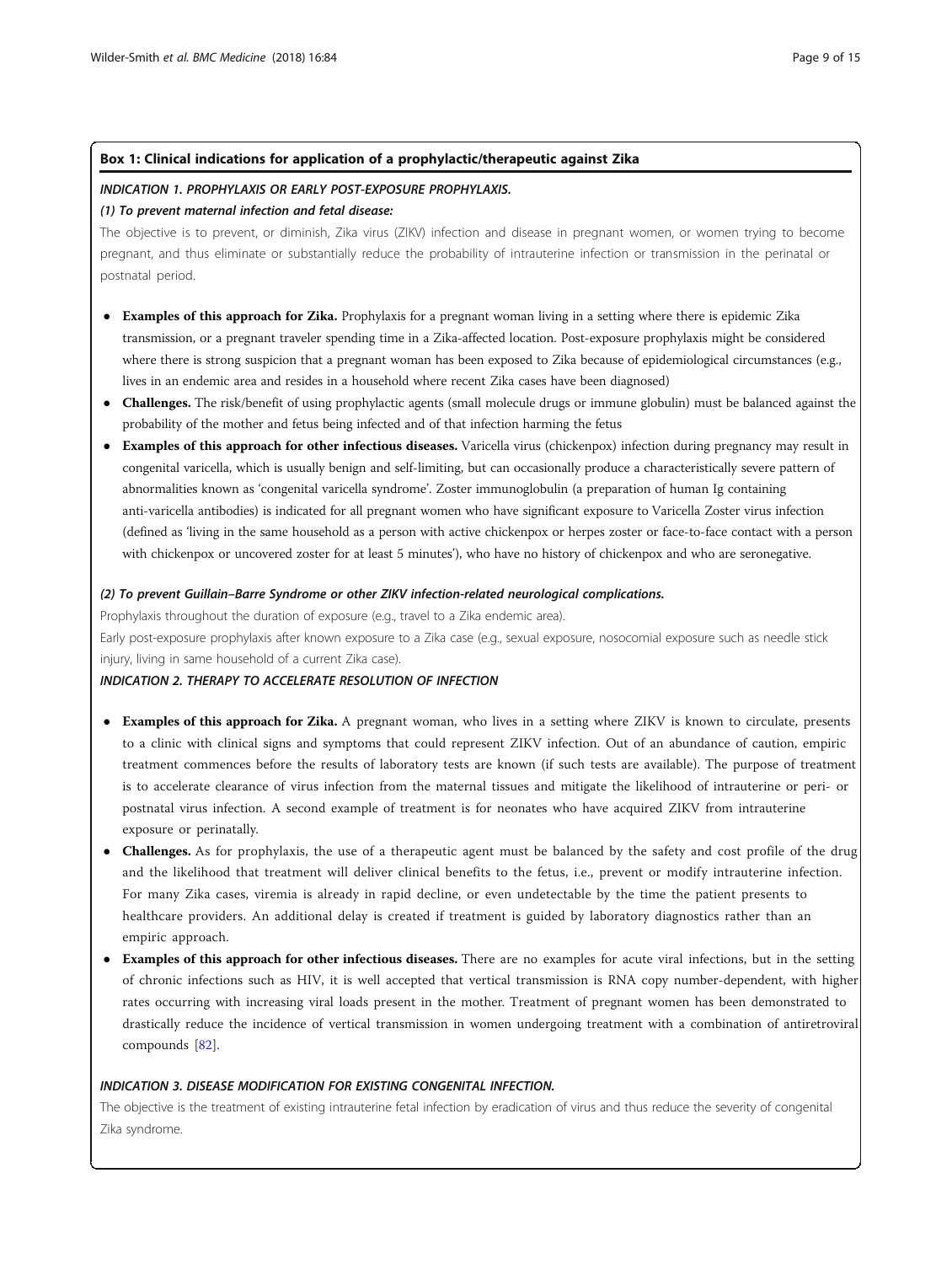- <span id="page-9-0"></span> Examples of this approach for Zika. A pregnant woman has amniocentesis performed because of concerns about recent exposure to ZIKV. The amniocentesis fluid is RT-PCR positive for ZIKV. Treatment is commenced to eradicate virus from the fetal tissues.
- Challenges. This indication is unlikely to be the sole basis for drug development. Clinical trials to test for improvements in fetal outcome would be very long in duration and likely prohibitively expensive to perform. The extent of viremia in the pregnant woman before commencement of treatment may already have led to significant pathology of the fetus.
- Examples of this approach for other infectious diseases. Unfortunately, there is no evidence that the outcome of an established congenital viral infection (e.g., with cytomegalovirus or varicella) can me modified by small molecule drug or immunoglobulin treatment.

previously known antiviral activity (e.g., daptomycin) were identified as inhibitors of ZIKV infection. These results offer the possibility of a repurposed drug being used for Zika therapeutic or prophylactic indications.

Newly discovered candidate anti-virals include a synthetic peptide derived from the stem region of the ZIKV envelope protein, designated Z2, which potently inhibits infection of ZIKV and other flaviviruses in vitro [\[60\]](#page-14-0). Z2 is able to penetrate the placental barrier to enter fetal tissues and prevent vertical transmission of ZIKV in pregnant C57BL/6 mice [[60](#page-14-0)]. Another molecule, galidesivir, is an adenosine analogue active in cell culture against a wide-range of RNA viruses [\[61](#page-14-0)]. Galidesivir treatment of ZIKV-infected mice significantly improved survival even when treatment was initiated 5 days after infection [[62\]](#page-14-0). However, potential hurdles for galidesivir development is the requirement for an oral formulation (galidesivir requires parenteral administration). Ribavirin, another broad-spectrum but teratogenic antiviral, did not improve outcomes from ZIKV infection in

the same model (Cristina Cassetti; personal communication). A summary of compounds found to have Zika antiviral properties in vitro (Table 3) and of some of the repurposed drugs reported to have anti-Zika activities are provided herein (Table [4\)](#page-10-0).

## Challenges for clinical evaluation of Zika vaccines and therapeutics

Various challenges may delay or hinder the successful licensure of Zika vaccines or therapeutics, as described below.

## Selection of the most suitable clinical endpoint

In June 2017, WHO convened a meeting to elaborate on clinical endpoints for ZIKV vaccine efficacy trials [[10\]](#page-12-0). Although preventing CZS is the outcome of greatest interest for public health, the large sample sizes required, the focus on women only, the heterogeneity of clinical manifestations of CZS, and ethical considerations render CZS as the primary endpoint unfeasible. A possible endpoint for

| Drug group                                     | Drug name                              | Description                                                                                                                                                                                                                                                             |
|------------------------------------------------|----------------------------------------|-------------------------------------------------------------------------------------------------------------------------------------------------------------------------------------------------------------------------------------------------------------------------|
| Nucleoside analogs                             | Sofosbuvir, MK-608                     | • Inhibit Zika virus (ZIKV) replication in cellular assays<br>• Efficacious in animal models                                                                                                                                                                            |
|                                                | 2CMC, Ribavirin,<br>Favipiravir, T1105 | • Showed antiviral activity in cell culture                                                                                                                                                                                                                             |
|                                                | BCX4430, GS5734                        | • Reduced mortality in ZIKV-infected mice<br>• Currently in phase I and II clinical trials                                                                                                                                                                              |
| Peptidomimetic agents                          | CN-716                                 | • Inhibit ZIKV protease in vitro, but only weakly inhibit viral replication<br>• Due to safety reasons, may not translate as therapeutic option for pregnant women,<br>but could be applied to other infected individuals                                               |
| Adenosine analog                               | NITD008                                | • Showed potent anti-ZIKV activity<br>• Could serve as a reference inhibitor for future drug screen and discovery                                                                                                                                                       |
| Cyclin-dependent<br>kinase inhibitor           | PHA-690509                             | • Showed inhibition of ZIKV replication of all three strains                                                                                                                                                                                                            |
| Antimalaria                                    | Chloroquine                            | • Reduces virus production, the number of infected cells, and cell death promoted by<br>ZIKV infection without any cytotoxic effect<br>• Promising candidate for ZIKV clinical trials<br>• Can be safely administered to pregnant women since it is clinically approved |
| Anthelmintic                                   | Bithionol                              | • Propagate by activating host caspases and inducing programmed cell death                                                                                                                                                                                              |
| Epigallocatechin gallate                       |                                        | • Natural compound found in food items, particularly green tea<br>• It inhibits ZIKV entry into host cell                                                                                                                                                               |
| Interferon-inducible<br>transmembrane proteins |                                        | • Inhibit the replication of a number of pathogenic viruses                                                                                                                                                                                                             |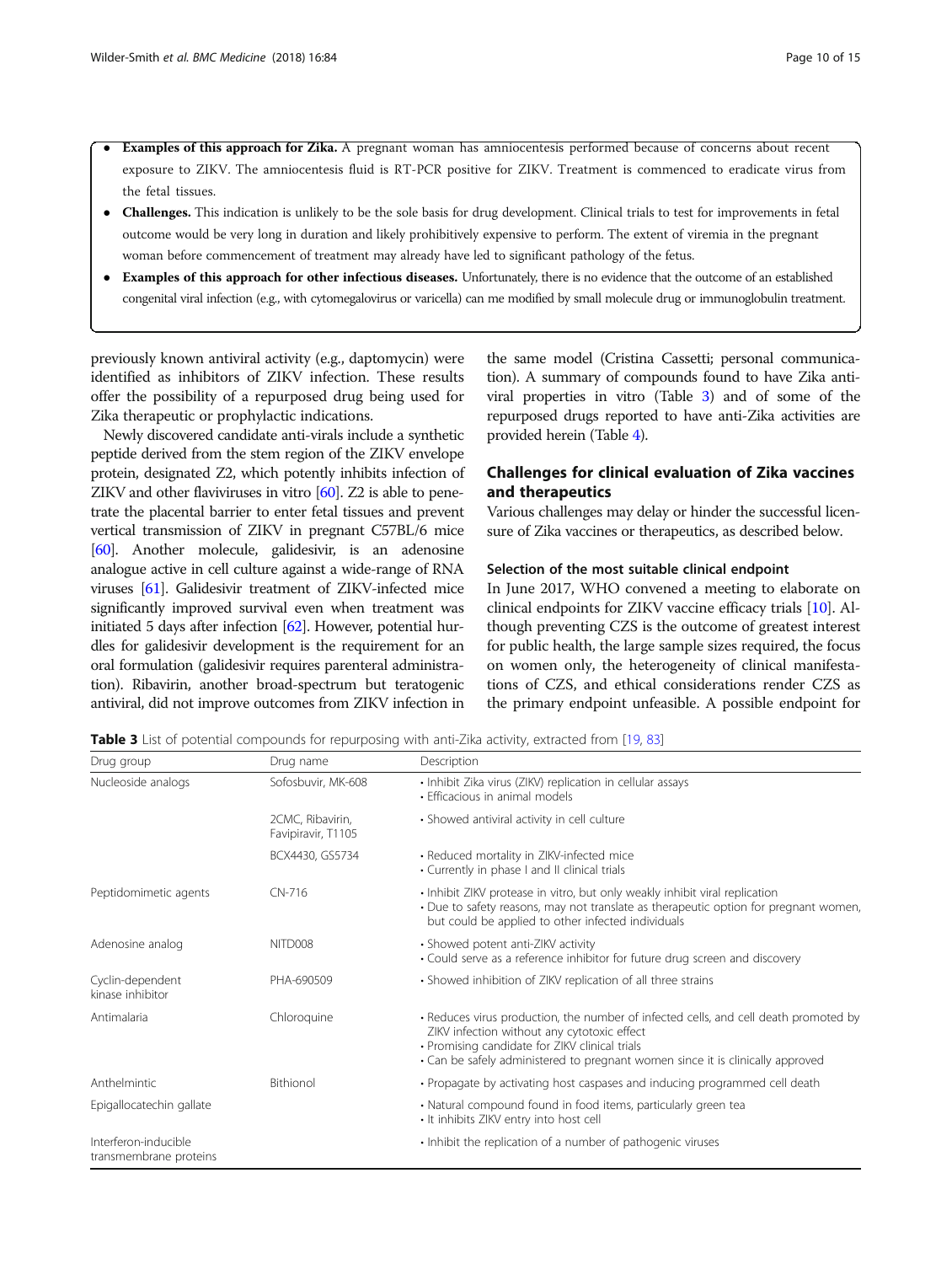<span id="page-10-0"></span>Table 4 High throughput screening for potential compounds with anti-Zika activity (drug repurposing)

| Study          | No. of drugs<br>screened                         | Compounds identified with anti-Zika activity                                                                                                                                                                                                                                                                                                                                        | Remarks                                                                                                                                                                                               |
|----------------|--------------------------------------------------|-------------------------------------------------------------------------------------------------------------------------------------------------------------------------------------------------------------------------------------------------------------------------------------------------------------------------------------------------------------------------------------|-------------------------------------------------------------------------------------------------------------------------------------------------------------------------------------------------------|
|                | Barrows et al. [54] 774 FDA-approved<br>agents   | Clofazimine, Digoxin, Gemcitabine, Ivermectin,<br>Mefloquine, Mercaptopurine hydrate, Mycophenolic<br>acid, Fingolimod, Mycophenolate mofetil, Dactinomycin,<br>Bortezomib, Methoxsalen (Xanthotoxin), Azathioprine,<br>Thioquanine, Auranofin, Sertraline, Pyrimethamine,<br>Daptomycin, Palonosetron, Deferasirox, Micafungin,<br>Sorafenib tosylate, Cyclosporine A, Mebendazole | • Mycophenolic acid (MPA), Ivermectin,<br>Daptomycin, Mefloquine, Palonosetron<br>identified as having higher potency<br>• Daptomycin, Mefloquine, and Palonosetron are<br>pregnancy category B drugs |
| Xu et al. [58] | 6000 compounds,<br>> 2000<br>FDA-approved agents | Niclosamide, Emricasan, 10 structurally unrelated<br>inhibitors of CDK                                                                                                                                                                                                                                                                                                              | • Emricasan is an inhibitor of caspase-3 activity<br>but uncertain if a capase-3 inhibitor with<br>anti-inflammatory properties impacts<br>development of unborn fetus                                |

clinical trials could be ZIKV infection (whether symptomatic or not), which would require a smaller sample size compared to a clinical endpoint. However, detecting asymptomatic ZIKV infections (as measured by seroconversion or sampling for virological detection) poses several challenges, including the requirement of very frequent blood, urine, and possibly semen collection so as not to miss the acute infection and achieve virological diagnosis [[63](#page-14-0)]. Vaccination may also interfere with serological testing, e.g., it may render it difficult to discriminate between vaccine response and natural infection. A challenge with using clinical disease as the primary endpoint is that ZIKV illness is often associated with mild and non-specific symptoms, which raises challenges for case detection. A standardized clinical case definition is essential to facilitate the comparison and combining of information from different studies. A working case definition of virologically confirmed Zika illness has been provided by the Pan American Health Organization [\[64\]](#page-14-0).

The consensus at the WHO technical consultation in June 2017 was to select virologically confirmed clinical illness as the primary endpoint, and to additionally study a subset to explore the protection against infection or reduction in viremia. The underlying assumption is that reduction in ZIKV disease incidence is associated with either sterilizing immunity or a reduction in ZIKV viremia, which in turn will reduce or prevent subsequent development of complications in pregnant and non-pregnant individuals.

## Inclusion of pregnant women in trial design and safety considerations

Although pregnant women would not be the primary target population for efficacy trials based upon the above rationale, pregnant women remain a priority population for ZIKV vaccine use in areas experiencing ongoing transmission and in future outbreaks. Thus, the Ethics Working Group on ZIKV Research and Pregnancy [[65](#page-14-0)] recommended the collection of data specific to safety and immunogenicity in pregnancy for all ZIKV vaccine candidates to which pregnant women may be exposed

and ensuring that pregnant women have fair access to participate in ZIKV vaccine trials that offer a favorable ratio of risks to potential benefits. Clinical development plans should therefore include systematic collection of relevant indicators and outcomes of safety and efficacy for pregnant women. Although certainly a complex challenge, a concerted and proactive effort is required to address the needs of pregnant women and their offspring early and across the ZIKV vaccine R&D pathway.

#### Sample size and trial site selections

Generating clinical efficacy data in a reasonable sample size and an acceptable timeframe and cost is challenging at a time when global Zika incidence has declined to low levels. Areas with recent active ZIKV transmission may not be the best sites for clinical trials. Given that estimates of ZIKV seroprevalence are as high as 70% in some areas that experienced an outbreak, the proportion of susceptible individuals in such populations will be low, with a subsequent incidence too low to sustain an efficacy trial. Therefore, the WHO technical consultation in June 2017 proposed the projection of future evolution of the ZIKV epidemic based on the presence and vectorial capacity of Aedes mosquitoes [\[66,](#page-14-0) [67](#page-14-0)], travel patterns [[68](#page-14-0)–[70\]](#page-14-0), and risk mapping and modeling [[71](#page-14-0)–[74](#page-14-0)] to predict the movement of Zika [\[75,](#page-14-0) [76\]](#page-14-0); various mathematical modeling groups are working to this end. A multi-site approach for vaccine trials will be needed to increase the chance of including populations with a high incidence of disease, as well as providing an opportunity to evaluate vaccine efficacy across different populations.

#### Immune correlates

An immune correlate of protection is an immune response marker that is statistically associated with protection from disease or infection and may be either mechanistic (causally related to outcome) or nonmechanistic/surrogate (statistically related to outcome). Given the global decline in cases, it is unclear whether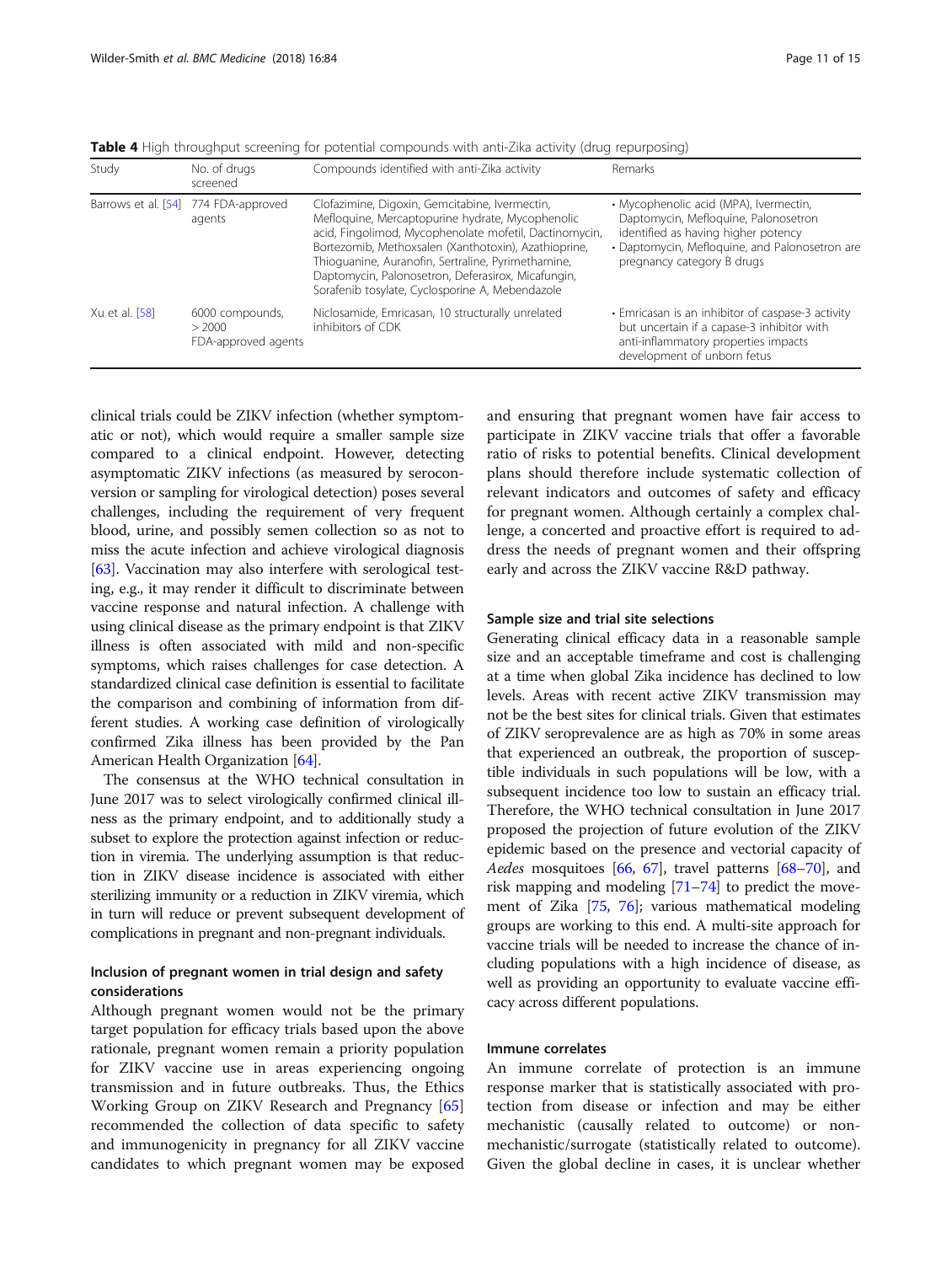large scale efficacy trials are viable given the current incidence of ZIKV transmission. If clinical efficacy trials are not feasible, immune correlates/surrogates derived from passive protection studies in animals, natural history studies, and controlled human challenge study results may possibly represent acceptable endpoint data for initial emergency use authorization and eventual licensure. 'Accelerated approval' is based on the demonstration of a surrogate of protection though wellcontrolled clinical studies that are reasonably likely to predict clinical benefit. The US FDA 'animal rule' is based on the demonstration of an immune marker of protection in animal models that will reasonably likely predict clinical benefits in humans. Both accelerated approval and animal rule approaches require postlicensure studies to verify clinical benefit and safety. Controlled human infection models are a promising avenue to explore immune correlates in humans, however, they are associated with complex ethical considerations. The feasibility of establishing immune correlates or surrogates is now a priority.

#### Assay optimization and standardization

A comprehensive review of ZIKV diagnostics was recently performed [[77](#page-14-0)] and shortcomings highlighted [\[63\]](#page-14-0). In the context of a highly epidemic disease with an apparent short duration of detectable viremia and relatively infrequent incidence of clinical disease, reliable case ascertainment in efficacy trials is critical. However, the short and relatively low level viremia is difficult to detect, and the serological assays lack specificity because of cross-reactivity between other cocirculating flaviviruses and flavivirus vaccines [\[78\]](#page-14-0). Frequent sampling over time and sampling of various bodily fluids (whole blood, serum, urine), as well as the combination of various diagnostic assays will be necessary to increase the diagnostic yield. For the comparability of clinical trial results, it is crucial to standardize diagnostic assays used and immunological reference reagents should be available. The plaque reduction neutralization test is still considered to be the laboratory standard against which other neutralizing antibody assays should be compared. A guideline on plaque reduction neutralization test standardization can be found on the specific WHO website [\[79\]](#page-14-0).

## Interaction between DENV and ZIKV

Given the widespread endemicity of DENV in the areas most affected by the current ZIKV outbreak, and the fact that short- or long-term immunological interaction between DENV and ZIKV cannot currently be excluded, trials would ideally need to take baseline blood samples for all subjects to ascertain prior DENV exposure in order to study the impact of prior immunity to DENV on vaccine performance and safety. For DENV vaccines, WHO recommends that subjects are followed-up for safety and efficacy for at least 3–5 years from the time of completion of primary vaccination due to the concern of immune enhancement [[80](#page-14-0)]; however, given the lack of data supporting a clinical significant interaction between DENV and ZIKV [[26](#page-13-0)–[28](#page-13-0)], such a formal recommendation has not yet been made for Zika vaccine development. Nevertheless, a longer follow-up period to monitor safety could be considered.

#### Establishing a transparent framework for selecting vaccines

Given the global decline in ZIKV incidence and the potential bottleneck in identifying suitable trial sites, a proposal was made during the June 2017 WHO technical consultation to establish a transparent framework for prioritizing vaccines to be evaluated in phase 2b/3 trials. Selection criteria would depend on the desired attributes, including compliance with the target product profile, pre-clinical evidence of complete or near-complete prevention or reduction of viremia, safety during pregnancy, and scalability of the product.

#### Donor and industry fatigue

Major vaccine producers, government-funded institutions, academics, and small to mid-size research enterprises responded promptly to the Zika outbreak, setting aside other activities to focus on rapidly developing vaccines and therapeutics against Zika, supported by government and philanthropic funding agencies. However, with the rapid decline in cases, the unpredictability of future outbreaks, and the still poorly defined use scenarios, the commercial market has become questionable. The prospect of a licensed Zika vaccine is at stake unless governments and other donors sustain the level of support to advance development. Current models for stimulating epidemic product development are failing. The Coalition for Epidemic Preparedness Innovations (CEPI) is a new alliance between governments, industry, academia, philanthropy, intergovernmental institutions (such as WHO), and civil society, and was founded to finance and coordinate the development of new vaccines to prevent and contain infectious disease epidemics  $[81]$  $[81]$ . Zika is not yet on the priority list for CEPI, but as donor and industry fatigue may increase, CEPI, or such other mechanisms, will be needed to ensure that, out of the many Zika vaccine candidates, at least one will make it to the finish line.

## Conclusion

At least 45 Zika vaccine candidates have been or are in development, some of them already in phase 2 clinical trials. Multiple vaccine platforms have shown robust protection against ZIKV challenge in animal models. However, unique challenges will need to be addressed in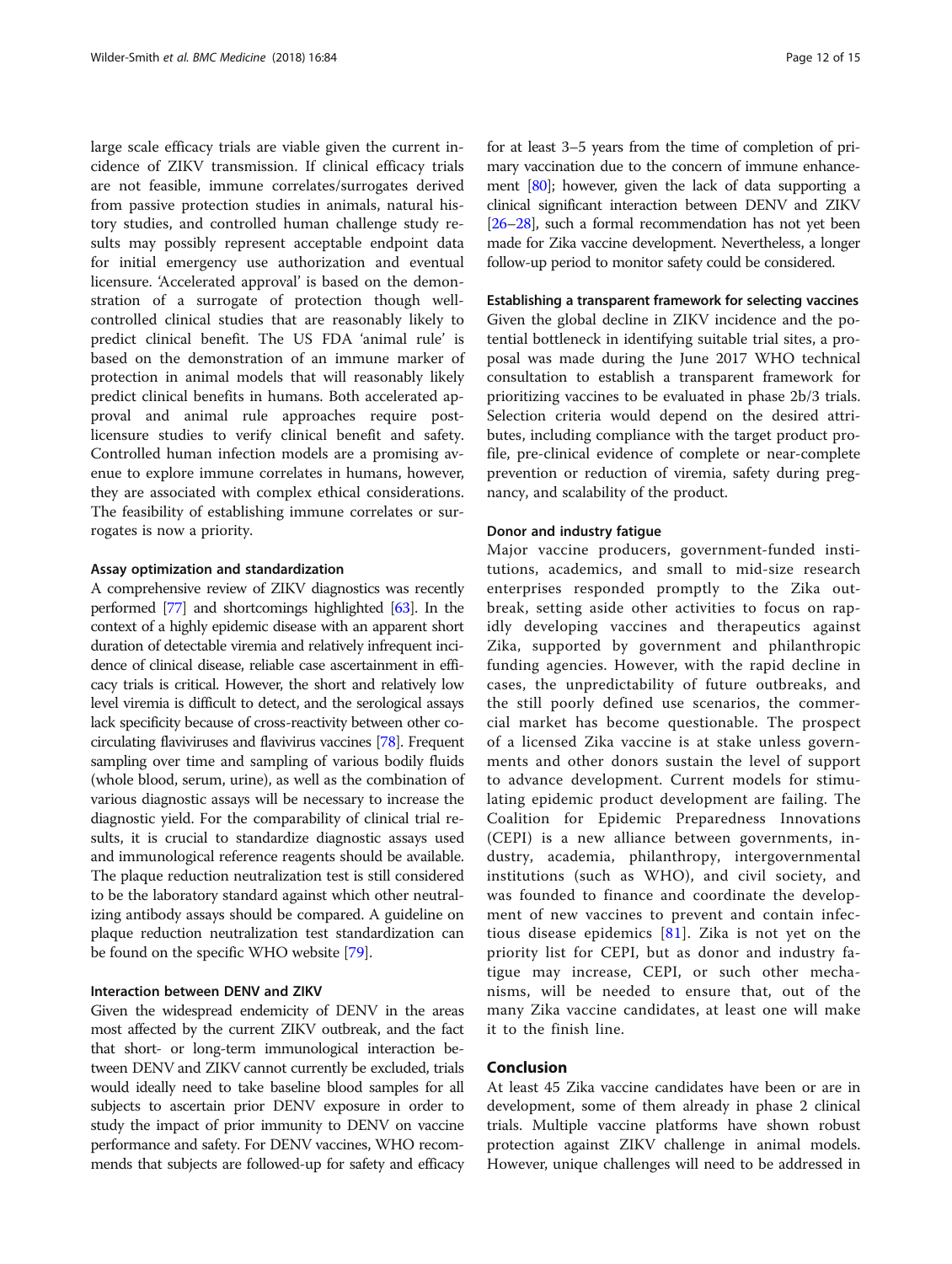<span id="page-12-0"></span>the clinical development and regulatory pathways of a ZIKV vaccine that may hinder the development, licensure, and WHO-prequalification of high-quality, safe, and effective ZIKV vaccines. Implementing phase 3 efficacy trials will be difficult given the challenges of the spatial and temporal heterogeneity of ZIKV transmission, the unpredictability of the ZIKV epidemics, the broad spectrum of clinical manifestations making a single definite endpoint difficult, the lack of sensitive and specific diagnostic assays, and the need for inclusion of vulnerable target populations. In addition to a vaccine, drugs for primary prophylaxis, post-exposure prophylaxis, or treatment should also be developed in order to prevent or mitigate the severity of CZS. The global research and public health community should prioritize the development of ZIKV vaccines and therapeutics that will be acceptable for use by women of reproductive age, and ensure availability and affordability for use in countries where ZIKV is circulating. To this end, WHO is working towards a roadmap for Zika vaccine and product development.

#### Abbreviations

CEPI: Coalition for Epidemic Preparedness Innovations; CZS: congenital Zika syndrome; DENV: Dengue virus; FDA: Food and Drug Administration; GBS: Guillain–Barre syndrome; JEV: Japanese encephalitis virus; mAb: monoclonal antibodies; mRNA: messenger RNA; NIH: National Institutes of Health; PIV: purified, inactivated whole virus vaccines; R&D: research and development; TBEV: tick-borne encephalitis virus; VLP: virus-like particles; WHO: World Health Organization; ZIKV: Zika virus

#### Acknowledgements

We would like to thank Vasee Moorthy (WHO) and Farah Al-Shorbaji (WHO) for their help with the WHO Zika vaccine pipeline tracker, and Wei-Yee Leong, Lee Kong Chian School of Medicine, Singapore, for her secretarial support. We would like to acknowledge the following persons for sharing information for the WHO pipeline tracker: Dave Anderson (VBI), Sudhakar Bangera (Bharat Biotech), Anne Bogoch Borsanyi (Replikins), Scott Butler (Moderna), James Cummings (Novavax), Marcos da Silva Freire (Bio-Manguinhos), Shailesh Dewasthaly (Valneva), Christiane Gerke (Institut Pasteur), Farshad Guirakhoo (GeoVax), Paul Howley (Sementis), Nicholas Jackson (Sanofi Pasteur), Fernando Lobos (Sinergium Biotech), Joel Maslow (GeneOne), Kayvon Modjarrad (WRAIR), Tom Monath (NewLink), Kensuke Nakajima (Japan Agency for Medical Research and Development (AMED)), Alexander Precioso (Butantan), Arturo Reyes-Sandoval (Jenner Institute), Barbara Solow (Emergent Biosystems), Erich Tauber (Themis Bioscience), J. Thomas August (Pharos Biologicals), Ted Tsai (Takeda), Sean Tucker (VaxArt), Steve Whitehead (NIH), Michele Yelmene (Hawaii Biotech), Dong Yu (GSK).

#### Funding

This work was supported by the World Health Organization, with partial funding by USAID, the European Union's Horizon 2020 research and innovation programme under ZikaPLAN (Grant Agreement No. 734584), and the Lee Kong Chian School of Medicine start up grant.

#### Authors' contributions

AWS wrote the first and final draft; KV was in charge of the WHO pipeline tracker for ZIKV vaccines and developed Tables [1](#page-3-0) and [2;](#page-4-0) CPS and IT wrote the text on therapeutics, CPS and IT created Box 1, AWS created Tables [3](#page-9-0) and [4;](#page-10-0) KV, AD and SJT made major contributions to the text around ZIKV vaccine candidates. JH initiated and coordinated the Zika vaccine roadmap development and the Zika vaccine pipeline tracker at WHO, and provided critical input into the manuscript. All authors contributed to the final manuscript. All authors read and approved the final manuscript.

#### Ethics approval and consent to participate

Not applicable.

#### Competing interests

JH is an employee of the World Health Organization (WHO), as was KV at the time of this work. AWS is consultant to WHO. The authors alone are responsible for the views expressed in this publication and they do not necessarily represent the decisions or policies of WHO. The authors declare no conflicts of interest.

#### Publisher's Note

Springer Nature remains neutral with regard to jurisdictional claims in published maps and institutional affiliations.

#### Author details

<sup>1</sup> Immunization, Vaccines & Biologicals, World Health Organization, Geneva, Switzerland. <sup>2</sup> Lee Kong Chian School of Medicine, Nanyang Technological University, Singapore, Singapore. <sup>3</sup>Department of Epidemiology and Global Health, Umea University, Umea, Sweden. <sup>4</sup>Center for Immunization Research Johns Hopkins Bloomberg School of Public Health, Baltimore, MD, USA. <sup>5</sup>State University of New York, Upstate Medical University, Syracuse, NY, USA 6 Doherty Institute for Infection and Immunity, Parkville, VIC 3010, Australia. <sup>7</sup>The Royal Melbourne Hospital, Parkville, VIC 3010, Australia. <sup>8</sup>Oxford University Clinical Research Unit, 764 Vo Van Kiet street, District 5, Ho Chi Minh City, Vietnam. <sup>9</sup>Institute of Vector-borne Disease, Monash University Melbourne, VIC, Australia.

#### Received: 30 October 2017 Accepted: 1 May 2018 Published online: 06 June 2018

#### References

- 1. Heymann DL, Hodgson A, Sall AA, Freedman DO, Staples JE, Althabe F, Baruah K, Mahmud G, Kandun N, Vasconcelos PF, et al. Zika virus and microcephaly: why is this situation a PHEIC? Lancet. 2016;387(10020):719–21.
- 2. World Health Organization. WHO and Experts Prioritize Vaccines, Diagnostics and Innovative Vector Control Tools for Zika R&D. [http://www.who.int/mediacentre/](http://www.who.int/mediacentre/news/notes/2016/research-development-zika/en) [news/notes/2016/research-development-zika/en](http://www.who.int/mediacentre/news/notes/2016/research-development-zika/en). Accessed Jan 2018.
- 3. Durbin AP. Vaccine development for Zika Virus timelines and strategies. Semin Reprod Med. 2016;34(5):299–304.
- 4. Durbin A, Wilder-Smith A. An update on Zika vaccine developments. Expert Rev Vaccines. 2017;16(8):781–7.
- 5. World Health Organization. WHO Zika Virus (ZIKV) Vaccine Target Product Profile (TPP): Vaccine to Protect Against Congenital Zika Virus Syndrome for Use During an Emergency. Geneva: WHO/UNICEF; 2016.
- 6. World Health Organization. WHO Zika virus and complications: 2016 Public Health Emergency of International Concern. [http://www.who.int/](http://www.who.int/emergencies/zika-virus/en/) [emergencies/zika-virus/en/](http://www.who.int/emergencies/zika-virus/en/). Accessed Jan 2018.
- 7. World Health Organization. WHO R&D Blueprint. 2016. [www.who.int/](http://www.who.int/blueprint/about/en) [blueprint/about/en/.](http://www.who.int/blueprint/about/en) Accessed Apr 2018.
- 8. Vannice KS, Giersing BK, Kaslow DC, Griffiths E, Meyer H, Barrett A, Durbin AP, Wood D, Hombach J. Meeting Report: WHO consultation on considerations for regulatory expectations of Zika virus vaccines for use during an emergency. Vaccine. 2016; <https://doi.org/10.1016/j.vaccine.2016.10.034>.
- 9. World Health Organization. WHO and NIH Scientific Consultation on Zika Virus Vaccine Development. 2017. [http://www.who.int/immunization/](http://www.who.int/immunization/research/meetings_workshops/zikv_vaccdev_jan17/en) [research/meetings\\_workshops/zikv\\_vaccdev\\_jan17/en/.](http://www.who.int/immunization/research/meetings_workshops/zikv_vaccdev_jan17/en) Accessed Jan 2018.
- 10. World Health Organization. WHO Global Consultation of Research Related to Zika Virus Infection. Geneva: WHO; 2016. [http://www.who.int/blueprint/](http://www.who.int/blueprint/priority-diseases/key-action/global_consultation_of_research_related_to_zika.pdf?ua=1) [priority-diseases/key-action/global\\_consultation\\_of\\_research\\_related\\_to\\_](http://www.who.int/blueprint/priority-diseases/key-action/global_consultation_of_research_related_to_zika.pdf?ua=1) [zika.pdf?ua=1](http://www.who.int/blueprint/priority-diseases/key-action/global_consultation_of_research_related_to_zika.pdf?ua=1). Accessed Jan 2018
- 11. Dowd KA, DeMaso CR, Pelc RS, Speer SD, Smith AR, Goo L, Platt DJ, Mascola JR, Graham BS, Mulligan MJ, et al. Broadly neutralizing activity of Zika virusimmune sera identifies a single viral serotype. Cell Rep. 2016;16(6):1485–91.
- 12. Aliota MT, Dudley DM, Newman CM, Mohr EL, Gellerup DD, Breitbach ME, Buechler CR, Rasheed MN, Mohns MS, Weiler AM, et al. Heterologous protection against Asian Zika virus challenge in rhesus macaques. PLoS Negl Trop Dis. 2016;10(12):e0005168.
- 13. Dowd KA, Ko SY, Morabito KM, Yang ES, Pelc RS, DeMaso CR, Castilho LR, Abbink P, Boyd M, Nityanandam R, et al. Rapid development of a DNA vaccine for Zika virus. Science. 2016;354(6309):237–40.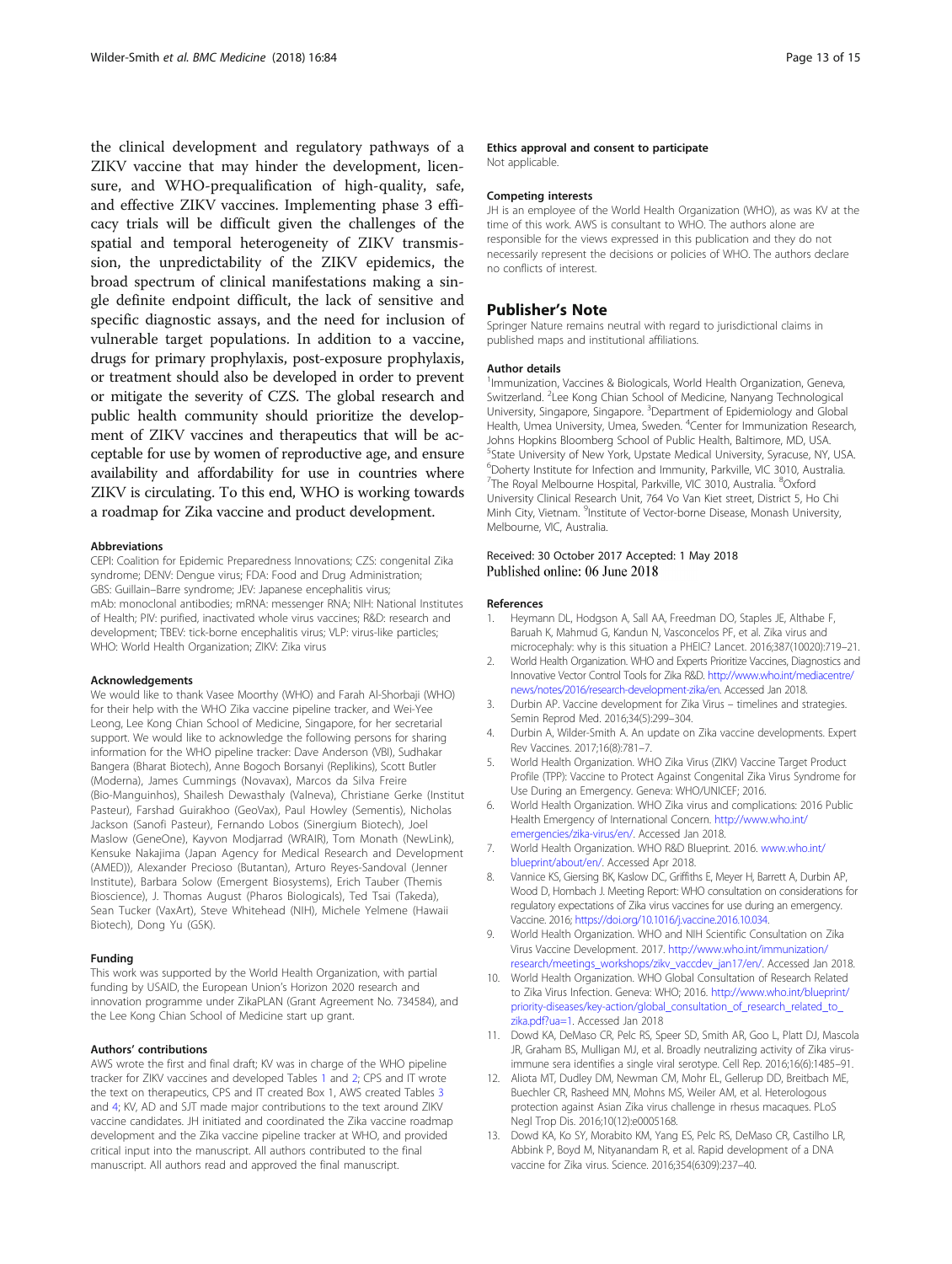- <span id="page-13-0"></span>14. Morrison TE, Diamond MS. Animal models of Zika virus infection, pathogenesis, and immunity. J Virol. 2017;91(8). [https://doi.org/10.1128/JVI.00009-17.](https://doi.org/10.1128/JVI.00009-17)
- 15. Abbink P, Larocca RA, De La Barrera RA, Bricault CA, Moseley ET, Boyd M, Kirilova M, Li Z, Ng'ang'a D, Nanayakkara O, et al. Protective efficacy of multiple vaccine platforms against Zika virus challenge in rhesus monkeys. Science. 2016;353(6304):1129–32.
- 16. Larocca RA, Abbink P, Peron JP, Zanotto PM, Iampietro MJ, Badamchi-Zadeh A, Boyd M, Ng'ang'a D, Kirilova M, Nityanandam R, et al. Vaccine protection against Zika virus from Brazil. Nature. 2016;536(7617):474–8.
- 17. Richner JM, Jagger BW, Shan C, Fontes CR, Dowd KA, Cao B, Himansu S, Caine EA, Nunes BTD, Medeiros DBA, et al. Vaccine mediated protection against Zika virus-induced congenital disease. Cell. 2017;170(2):273–83. e212
- 18. Shapiro-Mendoza CK, Rice ME, Galang RR, Fulton AC, VanMaldeghem K, Prado MV, Ellis E, Anesi MS, Simeone RM, Petersen EE, et al. Pregnancy outcomes after maternal Zika virus infection during pregnancy - U.S. Territories, January 1, 2016 – April 25, 2017. MMWR Morb Mortal Wkly Rep. 2017;66(23):615–21.
- 19. Aliota MT, Bassit L, Bradrick SS, Cox B, Garcia-Blanco MA, Gavegnano C, Friedrich TC, Golos TG, Griffin DE, Haddow A, et al. Zika in the Americas, year 2: What have we learned? What gaps remain? A report from the Global Virus Network. Antivir Res. 2017;144:223–46.
- 20. Brasil P, Sequeira PC, Freitas AD, Zogbi HE, Calvet GA, de Souza RV, Siqueira AM, de Mendonca MC, Nogueira RM, de Filippis AM, et al. Guillain-Barre syndrome associated with Zika virus infection. Lancet. 2016;387(10026):1482.
- 21. Cao-Lormeau VM, Blake A, Mons S, Lastere S, Roche C, Vanhomwegen J, Dub T, Baudouin L, Teissier A, Larre P, et al. Guillain–Barre syndrome outbreak associated with Zika virus infection in French Polynesia: a casecontrol study. Lancet. 2016;387(10027):1531–9.
- 22. Fernandez E, Diamond MS. Vaccination strategies against Zika virus. Curr Opin Virol. 2017;23:59–67.
- 23. Dejnirattisai W, Supasa P, Wongwiwat W, Rouvinski A, Barba-Spaeth G, Duangchinda T, Sakuntabhai A, Cao-Lormeau VM, Malasit P, Rey FA, et al. Dengue virus sero-cross-reactivity drives antibody-dependent enhancement of infection with zika virus. Nat Immunol. 2016;17(9):1102–8.
- 24. Rivino L, Lim MQ. CD4+ and CD8+ T-cell immunity to dengue lessons for the study of Zika virus. Immunology. 2017;150(2):146–54.
- 25. Pantoja P, Perez-Guzman EX, Rodriguez IV, White LJ, Gonzalez O, Serrano C, Giavedoni L, Hodara V, Cruz L, Arana T, et al. Zika virus pathogenesis in rhesus macaques is unaffected by pre-existing immunity to dengue virus. Nat Commun. 2017;8:15674.
- 26. McCracken MK, Gromowski GD, Friberg HL, Lin X, Abbink P, De La Barrera R, Eckles KH, Garver LS, Boyd M, Jetton D, et al. Impact of prior flavivirus immunity on Zika virus infection in rhesus macaques. PLoS Pathog. 2017; 13(8):e1006487.
- 27. Halai UA, Nielsen-Saines K, Moreira ME, Sequeira PC, Pereira Junior JP, Zin AA, Cherry JD, Gabaglia CR, Gaw SL, Adachi K, et al. Maternal Zika virus disease severity, virus load, prior dengue antibodies and their relationship to birth outcomes. Clin Infect Dis. 2017;65(6):877–83.
- 28. International Clinical Trials Registry Platform (ICTRP). [http://www.who.int/](http://www.who.int/ictrp/en) [ictrp/en/](http://www.who.int/ictrp/en). Accessed Jan 2018.
- 29. World Health Organization. WHO Vaccine Pipeline Tracker. [http://www.](http://www.who.int/immunization/research/vaccine_pipeline_tracker_spreadsheet/en) [who.int/immunization/research/vaccine\\_pipeline\\_tracker\\_spreadsheet/](http://www.who.int/immunization/research/vaccine_pipeline_tracker_spreadsheet/en) [en/.](http://www.who.int/immunization/research/vaccine_pipeline_tracker_spreadsheet/en) Accessed Jan 2018.
- 30. Ferraro B, Morrow MP, Hutnick NA, Shin TH, Lucke CE, Weiner DB. Clinical applications of DNA vaccines: current progress. Clin Infect Dis. 2011;53(3): 296–302.
- 31. Barzon L, Palu G. Current views on Zika virus vaccine development. Expert Opin Biol Ther. 2017;17(10):1185–92.
- 32. Tebas P, Roberts CC, Muthumani K, Reuschel EL, Kudchodkar SB, Zaidi FI, White S, Khan AS, Racine T, Choi H, et al. Safety and immunogenicity of an anti-Zika virus DNA vaccine – preliminary report. N Engl J Med. 2017; <https://doi.org/10.1056/NEJMoa1708120>.
- 33. Ledgerwood JE, Pierson TC, Hubka SA, Desai N, Rucker S, Gordon IJ, Enama ME, Nelson S, Nason M, Gu W, et al. A West Nile virus DNA vaccine utilizing a modified promoter induces neutralizing antibody in younger and older healthy adults in a phase I clinical trial. J Infect Dis. 2011;203(10):1396–404.
- 34. Abbasi J. Zika vaccine enters clinical trials. JAMA. 2016;316(12):1249.
- 35. [ClinicalTrials.gov.](http://clinicaltrials.gov) VRC 705: A Zika Virus DNA Vaccine in Healthy Adults and Adolescents (DNA). [https://clinicaltrials.gov/ct2/show/NCT03110770.](https://clinicaltrials.gov/ct2/show/NCT03110770) Accessed Jan 2018.
- 36. Richner JM, Himansu S, Dowd KA, Butler SL, Salazar V, Fox JM, Julander JG, Tang WW, Shresta S, Pierson TC, et al. Modified mRNA vaccines protect against Zika Virus Infection. Cell. 2017;169(1):176.
- 37. Pardi N, Weissman D. Nucleoside modified mRNA vaccines for infectious diseases. Methods Mol Biol. 2017;1499:109–21.
- 38. Pardi N, Hogan MJ, Pelc RS, Muramatsu H, Andersen H, DeMaso CR, Dowd KA, Sutherland LL, Scearce RM, Parks R, et al. Zika virus protection by a single lowdose nucleoside-modified mRNA vaccination. Nature. 2017;543(7644):248–51.
- 39. Richner JM, Himansu S, Dowd KA, Butler SL, Salazar V, Fox JM, Julander JG, Tang WW, Shresta S, Pierson TC, et al. Modified mRNA vaccines protect against Zika virus infection. Cell. 2017;168(6):1114–25. e1110
- 40. Sumathy K, Kulkarni B, Gondu RK, Ponnuru SK, Bonguram N, Eligeti R, Gadiyaram S, Praturi U, Chougule B, Karunakaran L, et al. Protective efficacy of Zika vaccine in AG129 mouse model. Sci Rep. 2017;7:46375.
- 41. Modjarrad K, Lin L, George SL, Stephenson KE, Eckels KH, De La Barrera RA, Jarman RG, Sondergaard E, Tennant J, Ansel JL, et al. Preliminary aggregate safety and immunogenicity results from three trials of a purified inactivated Zika virus vaccine candidate: phase 1, randomised, double-blind, placebocontrolled clinical trials. Lancet. 2018;391(10120):563–71.
- 42. Tatsis N, Ertl HC. Adenoviruses as vaccine vectors. Mol Ther. 2004;10(4): 616–29.
- 43. Ramsauer K, Schwameis M, Firbas C, Mullner M, Putnak RJ, Thomas SJ, Despres P, Tauber E, Jilma B, Tangy F. Immunogenicity, safety, and tolerability of a recombinant measles-virus-based chikungunya vaccine: a randomised, double-blind, placebo-controlled, active-comparator, first-inman trial. Lancet Infect Dis. 2015;15(5):519–27.
- 44. Martinez-Palomo A. Revisiting Zika (and Rubella). J Public Health Policy. 2016;37(3):273–6.
- 45. Mortimer PP. Maternal Zika infection: like rubella but worse. Rev Med Virol. 2016;26(4):219–20.
- 46. Guy B, Guirakhoo F, Barban V, Higgs S, Monath TP, Lang J. Preclinical and clinical development of YFV 17D-based chimeric vaccines against dengue, West Nile and Japanese encephalitis viruses. Vaccine. 2010;28(3):632–49.
- 47. Durbin AP, McArthur JH, Marron JA, Blaney JE, Thumar B, Wanionek K, Murphy BR, Whitehead SS. rDEN2/4Delta30(ME), a live attenuated chimeric dengue serotype 2 vaccine is safe and highly immunogenic in healthy dengue-naive adults. Hum Vaccin. 2006;2(6):255–60.
- 48. Global Advisory Committee on Vaccine Safety. Safety of Immunization during Pregnancy. A review of the evidence. World Health Organization, 2014. [http://www.who.int/vaccine\\_safety/publications/safety\\_pregnancy\\_](http://www.who.int/vaccine_safety/publications/safety_pregnancy_nov2014.pdf) [nov2014.pdf.](http://www.who.int/vaccine_safety/publications/safety_pregnancy_nov2014.pdf) Accessed Apr 2018.
- 49. World Health Organization. Safety of Immunization During Pregnancy. A Review of the Evidence. [http://www.who.int/vaccine\\_safety/publications/](http://www.who.int/vaccine_safety/publications/safety_pregnancy_nov2014.pdf) [safety\\_pregnancy\\_nov2014.pdf.](http://www.who.int/vaccine_safety/publications/safety_pregnancy_nov2014.pdf) Accessed Jan 2018.
- 50. Young MK, Cripps AW, Nimmo GR, van Driel ML. Post-exposure passive immunisation for preventing rubella and congenital rubella syndrome. Cochrane Database Syst Rev. 2015;9:CD010586.
- 51. Stettler K, Beltramello M, Espinosa DA, Graham V, Cassotta A, Bianchi S, Vanzetta F, Minola A, Jaconi S, Mele F, et al. Specificity, cross-reactivity, and function of antibodies elicited by Zika virus infection. Science. 2016;353(6301):823–6.
- 52. Sapparapu G, Fernandez E, Kose N, Bin C, Fox JM, Bombardi RG, Zhao H, Nelson CA, Bryan AL, Barnes T, et al. Neutralizing human antibodies prevent Zika virus replication and fetal disease in mice. Nature. 2016;540(7633):443–7.
- 53. Wang J, Bardelli M, Espinosa DA, Pedotti M, Ng TS, Bianchi S, Simonelli L, Lim EXY, Foglierini M, Zatta F, et al. A human bi-specific antibody against Zika virus with high therapeutic potential. Cell. 2017;171(1):229–41. e215
- 54. Barrows NJ, Campos RK, Powell ST, Prasanth KR, Schott-Lerner G, Soto-Acosta R, Galarza-Munoz G, McGrath EL, Urrabaz-Garza R, Gao J, et al. A screen of FDA-approved drugs for inhibitors of Zika virus infection. Cell Host Microbe. 2016;20(2):259–70.
- 55. Delvecchio R, Higa LM, Pezzuto P, Valadao AL, Garcez PP, Monteiro FL, Loiola EC, Dias AA, Silva FJ, Aliota MT, et al. Chloroquine, an endocytosis blocking agent, inhibits Zika virus infection in different cell models. Viruses. 2016;8(12).
- 56. Elfiky AA. Zika viral polymerase inhibition using anti-HCV drugs both in market and under clinical trials. J Med Virol. 2016;88(12):2044–51.
- 57. Eyer L, Nencka R, Huvarova I, Palus M, Joao Alves M, Gould EA, De Clercq E, Ruzek D. Nucleoside inhibitors of Zika virus. J Infect Dis. 2016;214(5):707–11.
- 58. Xu M, Lee EM, Wen Z, Cheng Y, Huang WK, Qian X, Tcw J, Kouznetsova J, Ogden SC, Hammack C, et al. Identification of small-molecule inhibitors of Zika virus infection and induced neural cell death via a drug repurposing screen. Nat Med. 2016;22(10):1101–7.